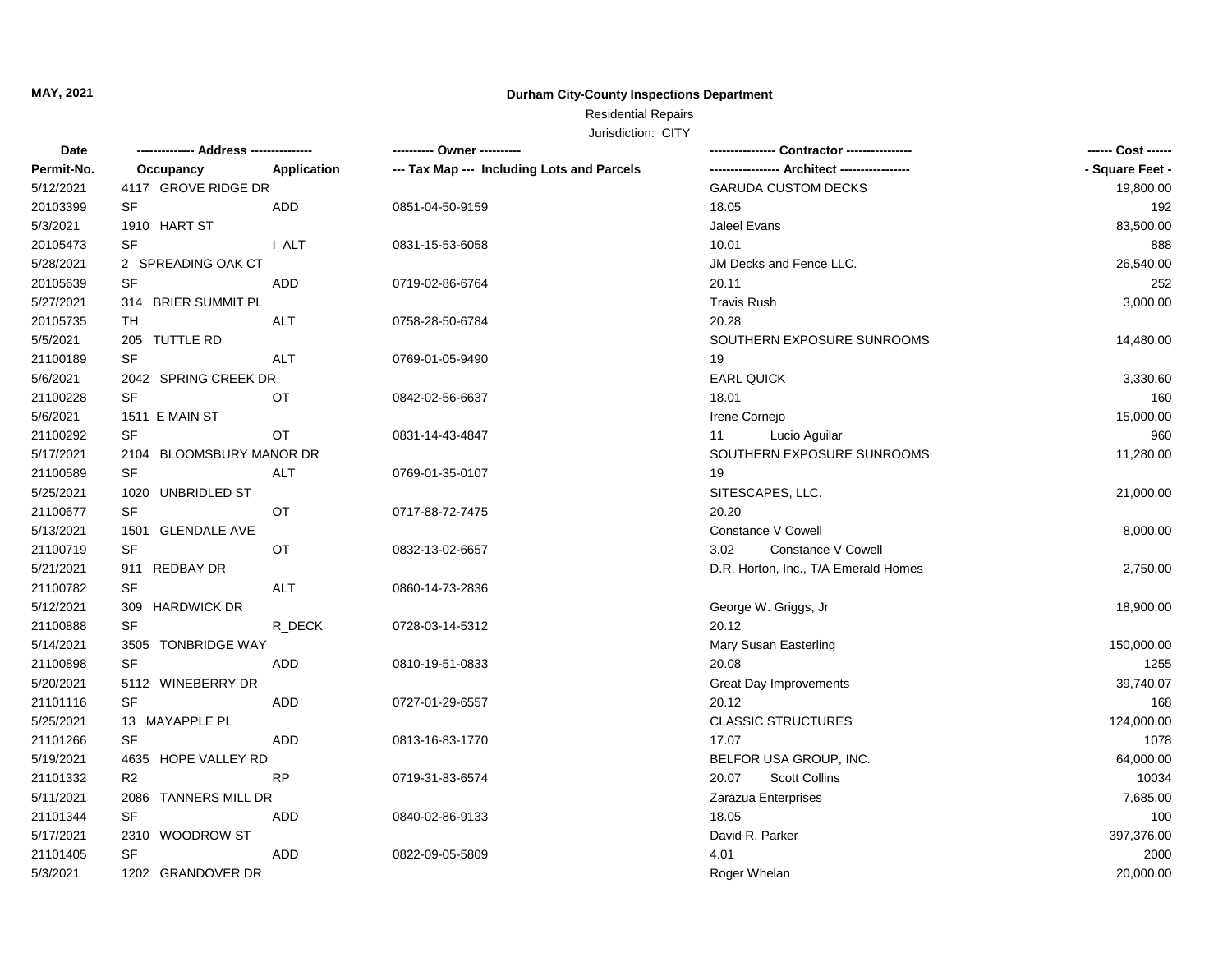### Residential Repairs

| <b>Date</b> | -------------- Address --------------- |              | --------- Owner ---------                  |                                             | ------ Cost ------ |
|-------------|----------------------------------------|--------------|--------------------------------------------|---------------------------------------------|--------------------|
| Permit-No.  | Occupancy                              | Application  | --- Tax Map --- Including Lots and Parcels |                                             | - Square Feet -    |
| 21101509    | SF                                     | R_DECK       | 0727-01-48-3067                            | 20.12                                       |                    |
| 5/20/2021   | 4215 MALVERN RD                        |              |                                            | Philip S Wolf                               | 15,000.00          |
| 21101517    | $\ensuremath{\mathsf{SF}}\xspace$      | OT           | 0719-03-24-5571                            | 20.08<br>A&A Engineering                    |                    |
| 5/10/2021   | 211 N MAPLE ST                         |              |                                            | BUD MATTHEWS SERVICE SPECIALIST INC         | 187,630.00         |
| 21101634    | <b>SF</b>                              | <b>ADD</b>   | 0831-54-22-3962                            | 10.01                                       |                    |
| 5/12/2021   | 5518 LAKE ELTON RD                     |              |                                            | <b>TARA TARLTON</b>                         | 25,000.00          |
| 21101646    | <b>SF</b>                              | OT           | 0729-04-90-7900                            | 20.10                                       | 288                |
| 5/3/2021    | 3 ALDERSHOT CT                         |              |                                            | Provision Building Company, LLC             | 65,000.00          |
| 21101673    | SF                                     | I ALT        | 0708-04-61-1405                            | 20.12                                       |                    |
| 5/6/2021    | 5 POINTE VIEW CT                       |              |                                            | ACTUAL SIZE BUILDERS, INC                   | 39,428.00          |
| 21101677    | SF                                     | R_DECK       | 0718-02-89-6772                            | 20.11                                       |                    |
| 5/25/2021   | 620 WELLINGHAM DR                      |              |                                            | Lesley R Bolden                             | 5,200.00           |
| 21101800    | SF                                     | R_DECK       | 0728-03-24-3003                            | 20.12                                       |                    |
| 5/25/2021   | 211 KALMIA DR                          |              |                                            | <b>HARLAND WINDOWS &amp; SIDING</b>         | 23,300.00          |
| 21101826    | SF                                     | ADD          | 0769-01-17-7232                            | 19                                          | 117                |
| 5/14/2021   | 1212 SPAULDING ST                      |              |                                            | Ethan Banks                                 | 6,200.00           |
| 21101827    | SF                                     | <b>ALT</b>   | 0831-17-02-4148                            | 13.01                                       |                    |
| 5/12/2021   | 1400 ALABAMA AVE                       |              |                                            | Project 9 Designs L.L.C.                    | 123,682.00         |
| 21101844    | SF                                     | <b>ADD</b>   | 0822-09-06-2198                            | 4.01                                        |                    |
| 5/19/2021   | 907 BURCH AVE                          |              |                                            | ROAR INVESTMENTS LLC., T/A ELEVATE DESIGN & | 85,000.00          |
| 21101877    | SF                                     | <b>ADD</b>   | 0821-06-48-2134                            |                                             |                    |
| 5/5/2021    | 3019 SPRUCEWOOD DR                     |              |                                            | Dale Matthew Stansell Builders, LLC         | 45,500.00          |
| 21101890    | <b>SF</b>                              | ALT          | 0820-18-31-9574                            | 20.09                                       |                    |
| 5/4/2021    | 3712 DOVER RD                          |              |                                            | Will Johnson Building                       | 432,680.00         |
| 21101899    | SF                                     | <b>ALT</b>   | 0719-01-39-9393                            | 20.08                                       |                    |
| 5/27/2021   | 2411 GREEN ST                          |              |                                            | <b>Great Day Improvements</b>               | 30,000.00          |
| 21101920    | <b>SF</b>                              | <b>ALT</b>   | 0822-13-13-3240                            | 4.02                                        |                    |
| 5/6/2021    | 4598 CARLTON CROSSING DR               |              |                                            | <b>Great Day Improvements</b>               | 76,498.00          |
| 21101922    | <b>SF</b>                              | ADD          | 0719-02-97-8914                            | 20.11                                       | 246                |
| 5/19/2021   | 1202 FENWICK PKWY                      |              |                                            | <b>GAYLIA C. SMITH</b>                      | 23,000.00          |
| 21101945    | SF                                     | R DECK       | 0727-01-05-2948                            | <b>Agim Property Consulting</b><br>20.12    |                    |
| 5/14/2021   | 405 N ELIZABETH ST                     |              |                                            | Production Construction Inc.                | 80,000.00          |
| 21101963    | SF                                     | <b>ALT</b>   | 0831-05-27-2418                            | 11                                          |                    |
| 5/6/2021    | 2716 AUGUSTA DR                        |              |                                            | James H. Hinderer                           | 23,450.00          |
| 21101979    | SF                                     | <b>I_ALT</b> | 0820-05-27-0953                            | 7                                           |                    |
| 5/12/2021   | 2412 BARRY ST                          |              |                                            | <b>Manuel Hernandez</b>                     | 5,000.00           |
| 21102001    | <b>SF</b>                              | R DECK       | 0832-08-89-1209                            | 18.01                                       |                    |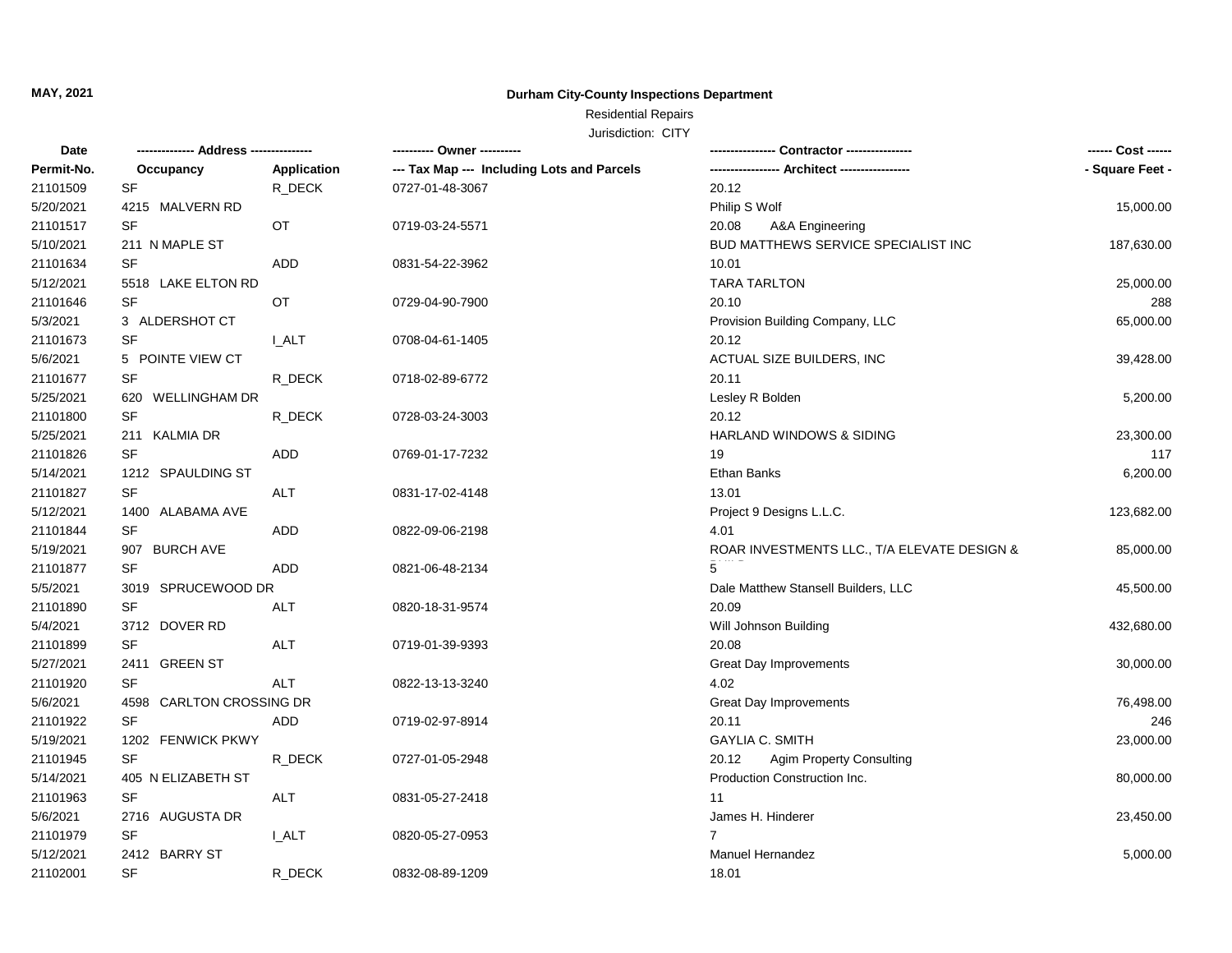## Residential Repairs

| <b>Date</b> |                        |                    | ---------- Owner ----------                |                                                        | ------ Cost ------ |
|-------------|------------------------|--------------------|--------------------------------------------|--------------------------------------------------------|--------------------|
| Permit-No.  | Occupancy              | <b>Application</b> | --- Tax Map --- Including Lots and Parcels |                                                        | - Square Feet -    |
| 5/4/2021    | 1007 GLENDALE AVE      |                    |                                            | Prince & Sons, Inc.                                    | 181,922.00         |
| 21102005    | SF                     | ALT                | 0832-17-00-6780                            | 2                                                      |                    |
| 5/6/2021    | 1007 GLENDALE AVE      |                    |                                            | Prince & Sons, Inc.                                    | 128,246.28         |
| 21102007    | DP                     | <b>ALT</b>         | 0832-17-00-6780                            | 2                                                      | 96                 |
| 5/17/2021   | 1005 HOMER ST          |                    |                                            | Pruitt Building Co.                                    | 329,143.00         |
| 21102021    | SF                     | ADD                | 0821-14-42-9724                            | $\overline{7}$                                         | 1859               |
| 5/13/2021   | 3905 BOOKER AVE        |                    |                                            | TITAN SOLAR POWER NC, INC.                             | 51,279.00          |
| 21102042    | SF                     | ALT                | 0820-20-80-0958                            | 20.10                                                  |                    |
| 5/24/2021   | 1808 FAISON RD         |                    |                                            | <b>DBA Fuller Contracting</b>                          | 8,500.00           |
| 21102043    | SF                     | R_DECK             | 0813-03-42-2702                            | 17.05                                                  |                    |
| 5/6/2021    | 100 CLARION BRIDGE WAY |                    |                                            | 1st Choice Construction Management, LLC                | 27,000.00          |
| 21102051    | R <sub>2</sub>         | C_ROOF             | 0758-02-59-8065                            | 20.14                                                  |                    |
| 5/6/2021    | 204 HEMLER DR          |                    |                                            | <b>Michael Boyer</b>                                   | 6,500.00           |
| 21102057    | SF                     | I_ALT              | 0709-03-02-7060                            | 20.18<br>Michael Boyer                                 |                    |
| 5/6/2021    | 17 HAWTHORNE DR        |                    |                                            | Matthew LewisLawing, T/A; Roscoe Construction and Real | 8,223.00           |
| 21102059    | SF                     | R DECK             | 0813-06-22-3638                            | 17.07                                                  |                    |
| 5/3/2021    | 2829 TULIP POPLAR CIR  |                    |                                            | Cory Contracting Company, LLC                          | 20,470.00          |
| 21102062    | SF                     | ADD                | 0853-53-30-2168                            | 18.01                                                  |                    |
| 5/20/2021   | 4503 FARRINGTON RD     |                    |                                            | Great Day Improvements                                 | 40,987.00          |
| 21102064    | SF                     | ADD                | 0709-01-45-5785                            | 20.18                                                  | 143                |
| 5/6/2021    | 6401 GARRETT RD        |                    |                                            | <b>CURTIS RIGGINS</b>                                  | 9,300.00           |
| 21102065    | SF                     | ADD                | 0719-03-12-8967                            | 20.08                                                  |                    |
| 5/6/2021    | 1911 AIKEN AVE         |                    |                                            | DAVISHA MCDONALD                                       |                    |
| 21102066    | SF                     | OT                 | 0832-16-92-7851                            | 18.01                                                  |                    |
| 5/6/2021    | 614 COLFAX ST          |                    |                                            | CRS CONTRACTING, LLC                                   | 45,000.00          |
| 21102072    | <b>DP</b>              | <b>RP</b>          | 0831-13-12-6757                            | Kim Hopkins<br>13.01                                   |                    |
| 5/6/2021    | 1025 SANTIAGO ST       |                    |                                            | SOUTHERN EXPOSURE SUNROOMS                             | 11,480.00          |
| 21102073    | SF                     | <b>ALT</b>         | 0758-03-23-1790                            | 20.28                                                  |                    |
| 5/13/2021   | 2830 DEARBORN DR       |                    |                                            | SGS CONTRACTING, LLC.                                  | 21,800.00          |
| 21102079    | <b>SF</b>              | <b>ADD</b>         | 0833-20-91-1300                            | 17.09<br>James H. Foulke III                           | 137                |
| 5/7/2021    | 2541 BITTERSWEET DR    |                    |                                            | CQC Home - Custom Quality Carpentry LLC, T/A           | 100,495.00         |
| 21102081    | SF                     | <b>LALT</b>        | 0813-02-66-3774                            | 17.07                                                  |                    |
| 5/18/2021   | 2331 CHARLOTTE ST      |                    |                                            | Julieta Horner                                         | 167,641.00         |
| 21102087    | SF                     | ADD                | 0813-16-94-4734                            | 17.05                                                  | 2006               |
| 5/13/2021   | 909 PRICE AVE          |                    |                                            | S & R General Contracting                              | 40,876.00          |
| 21102099    | SF                     | I ALT              | 0831-17-11-6011                            | 13.01                                                  |                    |
| 5/3/2021    | 3103 OXFORD DR         |                    |                                            | Ram Jack T/A Foundation Solutions, LLC                 | 4,900.00           |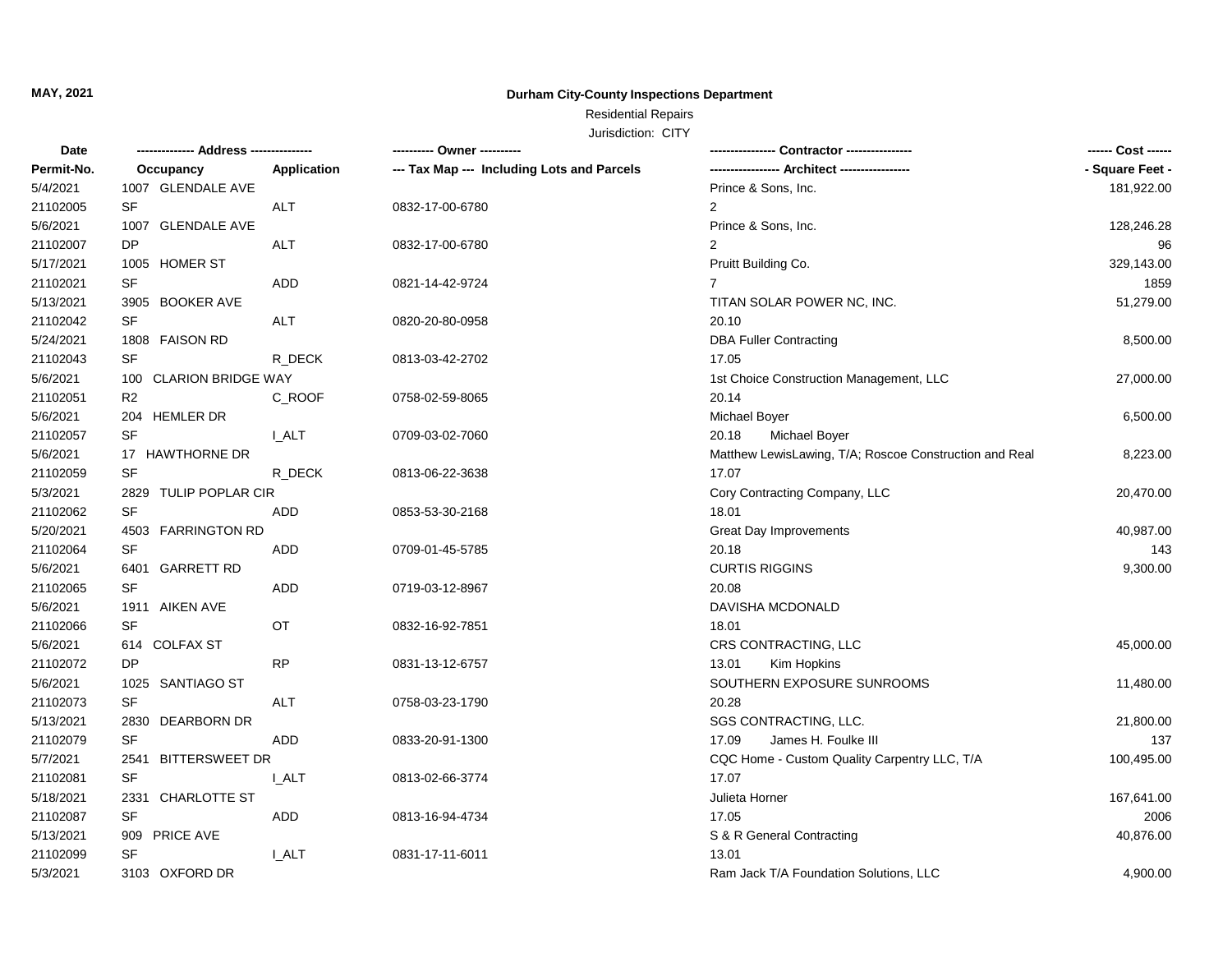### Residential Repairs

| Date       |                          |             | ---------- Owner ----------                |                                               | ------ Cost ------ |
|------------|--------------------------|-------------|--------------------------------------------|-----------------------------------------------|--------------------|
| Permit-No. | Occupancy                | Application | --- Tax Map --- Including Lots and Parcels |                                               | - Square Feet -    |
| 21102101   | SF                       | <b>RP</b>   | 0810-12-96-6754                            | 20.07                                         |                    |
| 5/24/2021  | 804 HERMITAGE COURT DR   |             |                                            | TRINITY DESIGN BUILD INC                      | 374,885.00         |
| 21102104   | SF                       | I_ALT       | 0821-15-52-7865                            | $\overline{7}$<br><b>Trinity Architecture</b> |                    |
| 5/21/2021  | 1209 CAROLINA AVE        |             |                                            | THE MAPLEWOOD BUILDING CO., LLC.              | 90,000.00          |
| 21102108   | <b>SF</b>                | <b>LALT</b> | 0822-09-25-0409                            | 4.01                                          |                    |
| 5/17/2021  | 4913 CARLTON CROSSING DR |             |                                            | P&R Property Consulting Group, LLC            | 212,970.49         |
| 21102109   | <b>SF</b>                | <b>ADD</b>  | 0719-02-85-9813                            | 20.11                                         |                    |
| 5/13/2021  | 1000 CALVIN ST           |             |                                            | Kiran Narapareddy                             | 29,000.00          |
| 21102122   | SF                       | <b>ALT</b>  | 0831-47-43-6434                            | <b>K&amp;A Home Designs</b><br>10.01          | 296                |
| 5/3/2021   | 2327 ORIOLE DR           |             |                                            | JM Decks and Fence LLC.                       | 19,450.00          |
| 21102131   | SF                       | R_DECK      | 0719-02-66-7532                            | 20.07                                         |                    |
| 5/3/2021   | 2510 PERKINS RD          |             |                                            | FOX GENERAL CONTRACTING                       | 56,470.00          |
| 21102134   | SF                       | <b>ALT</b>  | 0811-16-84-8759                            | Carrie Moore Interior Design<br>6             |                    |
| 5/14/2021  | 102 NUTTREE WAY          |             |                                            | CARY RECONSTRUCTION CO., LLC.                 | 114,000.00         |
| 21102138   | SF                       | <b>RP</b>   | 0729-03-00-7946                            | 20.11                                         |                    |
| 5/13/2021  | 1206 SEDGEFIELD ST       |             |                                            | Sierra Structures, Inc.                       | 9,659.00           |
| 21102143   | <b>SF</b>                | R DECK      | 0822-10-45-7332                            | 3.01<br>Sierra Structures, Inc.               |                    |
| 5/13/2021  | 2 MARSH CT               |             |                                            | ARCO RESTORATION INC                          | 49,557.00          |
| 21102150   | <b>SF</b>                | <b>RP</b>   | 0843-03-02-1433                            | 18.01                                         |                    |
| 5/26/2021  | 17 SADDLEWOOD CT         |             |                                            | Pruitt Building Co.                           | 7,550.00           |
| 21102155   | SF                       | R_DECK      | 0719-04-80-3639                            | 20.11                                         |                    |
| 5/13/2021  | 2404 PRINCE ST           |             |                                            | DAVID WOODMANSEE                              | 50,000.00          |
| 21102161   | <b>SF</b>                | <b>ALT</b>  | 0811-16-93-5673                            |                                               |                    |
| 5/3/2021   | 504 S HOOVER RD          |             |                                            | HABITAT FOR HUMANITY OF DURHAM INC.           | 1,000.00           |
| 21102162   | <b>SF</b>                | DEM         | 0841-03-54-7591                            |                                               | 924                |
| 5/10/2021  | 2901 BERTLAND AVE        |             |                                            | <b>BluSky Restoration Contractors, LLC</b>    | 15,588.56          |
| 21102163   | R <sub>2</sub>           | <b>RP</b>   | 0823-17-00-3106                            | 17.05                                         |                    |
| 5/6/2021   | 2600 CROASDAILE FARM PKY |             |                                            | D.H. GRIFFIN, WRECKING Company                | 20,000.00          |
| 21102165   | R <sub>2</sub>           | <b>DEM</b>  | 0813-12-75-6146                            | 17.07                                         |                    |
| 5/18/2021  | 203 TENNWOOD CT          |             |                                            | HARLAND WINDOWS & SIDING                      | 29,880.00          |
| 21102166   | <b>SF</b>                | <b>ADD</b>  | 0846-03-12-8342                            | 21                                            | 315                |
| 5/3/2021   | 119 PIPIT DR             |             |                                            | HARLAND WINDOWS & SIDING                      | 29,800.00          |
| 21102167   | <b>SF</b>                | <b>ALT</b>  | 0769-01-37-0116                            | 19                                            | 192                |
| 5/10/2021  | 1219 HAVENTREE RD        |             |                                            | <b>JAM CAROLINA EXTERIORS</b>                 | 38,200.00          |
| 21102168   | SF                       | ADD         | 0727-04-84-6693                            | 20.13                                         | 208                |
| 5/6/2021   | 405 CAROLINA CIR         |             |                                            | Crabtree Spaces, LLC, G                       | 60,000.00          |
| 21102170   | <b>SF</b>                | <b>ADD</b>  | 0821-19-61-7245                            | $\overline{7}$                                | 32                 |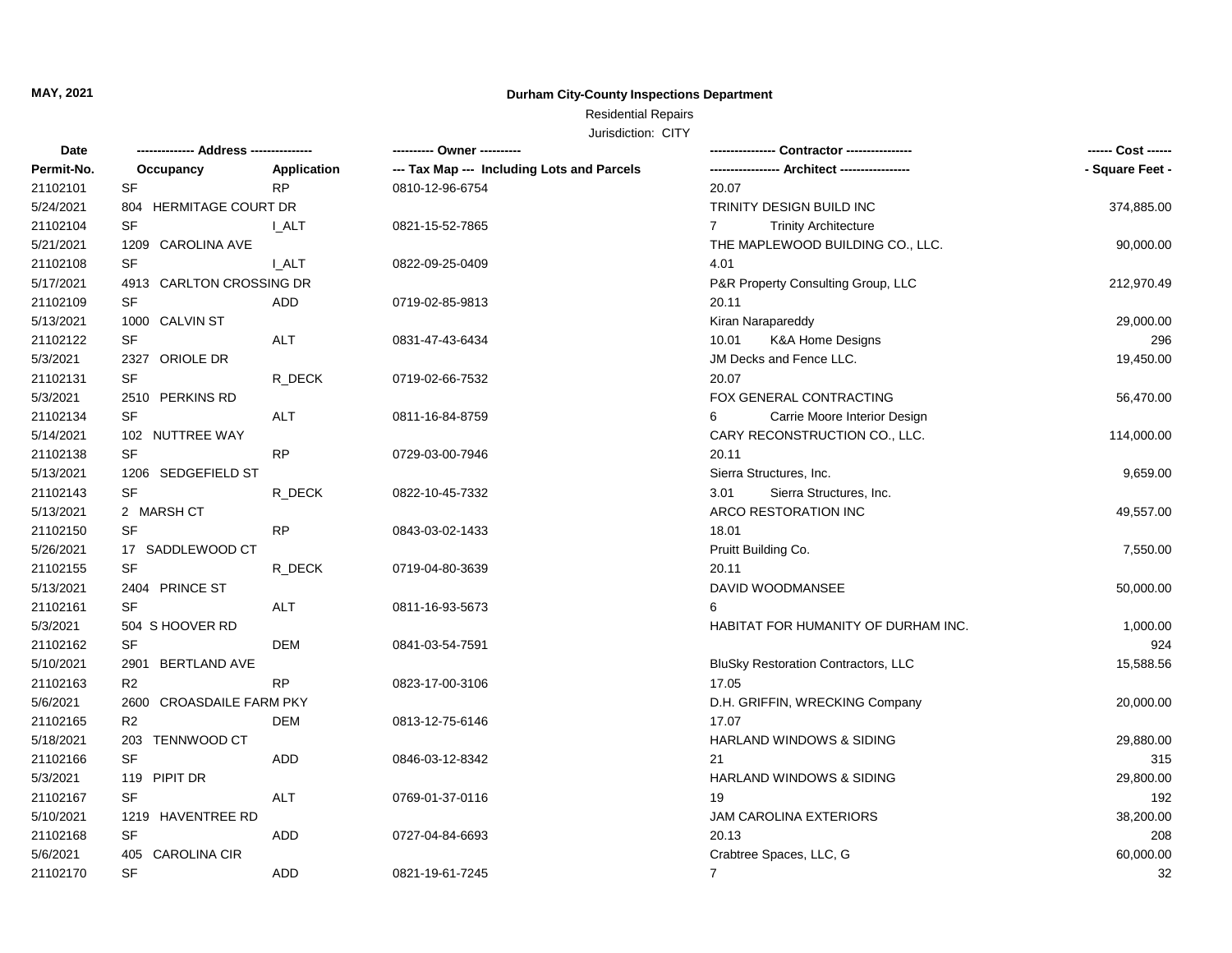## Residential Repairs

| Date       | -------------- Address --------------- |             | ---------- Owner ----------                |                                            |                 |
|------------|----------------------------------------|-------------|--------------------------------------------|--------------------------------------------|-----------------|
| Permit-No. | Occupancy                              | Application | --- Tax Map --- Including Lots and Parcels |                                            | - Square Feet - |
| 5/7/2021   | 5018 BRIDGEWOOD DR                     |             |                                            | Sierra Structures, Inc.                    | 18,411.00       |
| 21102180   | SF                                     | ADD         | 0719-02-75-6623                            | 20.11                                      |                 |
| 5/7/2021   | 124 LAUREL AVE                         |             |                                            | Lanier Building Company, Inc.              | 6,500.00        |
| 21102189   | <b>SF</b>                              | R DECK      | 0831-14-24-4262                            | 11                                         |                 |
| 5/14/2021  | 1012 GLORIA AVE                        |             |                                            | David R. Parker                            | 47,698.00       |
| 21102190   | SF                                     | OT          | 0822-19-60-8236                            | 3.02<br><b>Riverbank Custom Homes</b>      |                 |
| 5/12/2021  | 710 CHALICE ST                         |             |                                            | Regional Foundation and Crawl Space Repair | 6,630.00        |
| 21102194   | SF                                     | RP          | 0803-02-85-0171                            | 17.07                                      |                 |
| 5/3/2021   | 302 RAYNOR ST                          |             |                                            | Cornerstone Foundation Repair              | 9,100.00        |
| 21102196   | SF                                     | <b>RP</b>   | 0831-16-74-5349                            | 10.01                                      |                 |
| 5/7/2021   | 3912 OLD CHAPEL HILL RD                |             |                                            | SCHREIBER CONSTRUCTION                     | 200,000.00      |
| 21102197   | SF                                     | <b>ADD</b>  | 0810-17-21-0759                            | 20.16                                      |                 |
| 5/13/2021  | 807 N ELIZABETH ST                     |             |                                            | Sierra Structures, Inc.                    | 14,890.00       |
| 21102198   | SF                                     | ADD         | 0831-28-28-8520                            |                                            | 144             |
| 5/12/2021  | 2006 HILLOCK PL                        |             |                                            | Stephen Gibson                             | 10,000.00       |
| 21102200   | SF                                     | R DECK      | 0814-45-94-5844                            | 16.04                                      |                 |
| 5/17/2021  | 821 BLUESTONE RD                       |             |                                            | 8MSolar LLC                                | 45,644.00       |
| 21102203   | <b>SF</b>                              | ALT         | 0728-02-79-0331                            | 20.14<br>8MSolar LLC                       |                 |
| 5/3/2021   | 1107 N GREGSON ST                      |             |                                            | Ram Jack T/A Foundation Solutions, LLC     | 8,300.00        |
| 21102212   | <b>SF</b>                              | <b>RP</b>   | 0822-15-73-0136                            | 3.02                                       |                 |
| 5/3/2021   | 3629 SHREWSBURY ST                     |             |                                            | Ram Jack T/A Foundation Solutions, LLC     | 8,550.00        |
| 21102213   | SF                                     | <b>RP</b>   | 0810-15-62-0771                            | 20.07                                      |                 |
| 5/25/2021  | 130 PLANO DR                           |             |                                            | <b>Cornerstone Additions</b>               | 6,300.00        |
| 21102217   | <b>SF</b>                              | R DECK      | 0850-03-22-7824                            | <b>Cornerstone Additions</b><br>18.05      | 103             |
| 5/6/2021   | 1014 SANTIAGO ST                       |             |                                            | SOUTHERN EXPOSURE SUNROOMS                 | 14,380.00       |
| 21102219   | SF                                     | <b>ALT</b>  | 0758-03-23-0839                            | 20.28                                      |                 |
| 5/20/2021  | 3109 NANTUCKETT AVE                    |             |                                            | <b>GARUDA CUSTOM DECKS</b>                 | 22,325.00       |
| 21102221   | SF                                     | ADD         | 0841-19-60-2316                            | 18.02                                      | 256             |
| 5/6/2021   | 32 GLENMORE DR                         |             |                                            | FOUNDATION XPERTS, LLC                     | 7,500.00        |
| 21102223   | <b>SF</b>                              | <b>RP</b>   | 0820-09-05-9756                            | 20.07                                      |                 |
| 5/6/2021   | 114 HILTON AVE                         |             |                                            | FOUNDATION XPERTS, LLC                     | 7,750.00        |
| 21102224   | <b>SF</b>                              | <b>RP</b>   | 0821-20-94-0757                            | 6                                          |                 |
| 5/6/2021   | 4001 CROWN HILL DR                     |             |                                            | FOUNDATION XPERTS, LLC                     | 12,000.00       |
| 21102225   | <b>SF</b>                              | <b>RP</b>   | 0821-20-94-0757                            | 6                                          |                 |
| 5/6/2021   | 215 N REYNOLDS AVE                     |             |                                            | Blue Raven Solar LLC                       | 25,300.00       |
| 21102226   | SF                                     | <b>ALT</b>  | 0810-16-92-9771                            | 20.07                                      |                 |
| 5/7/2021   | 918 W MARKHAM AVE                      |             |                                            | Dreps Construction, LLC, Matt              | 40,000.00       |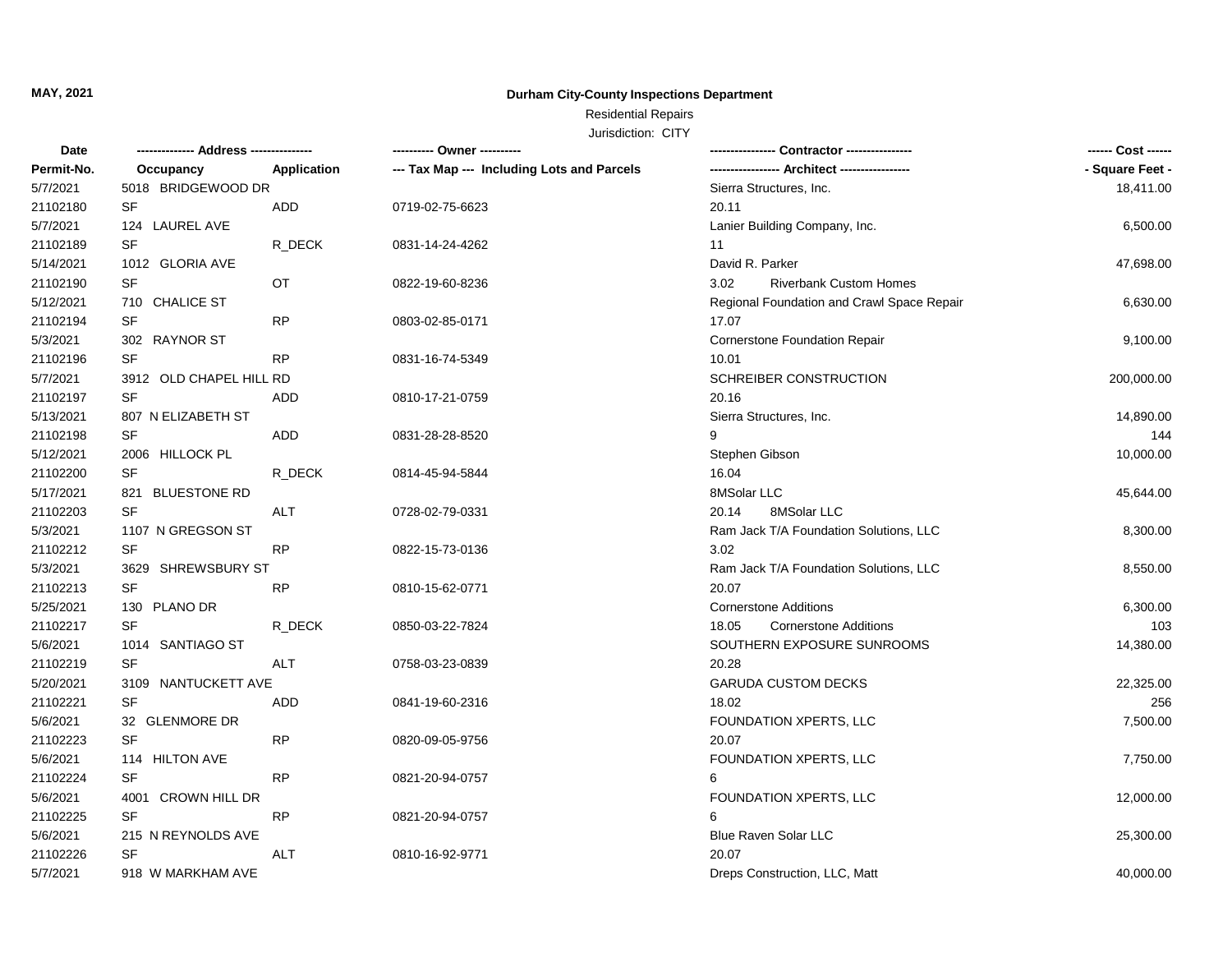## Residential Repairs

| Date       | -------------- Address --------------- |              | ---------- Owner ----------                | Contractor ---------------         | ------ Cost ------ |
|------------|----------------------------------------|--------------|--------------------------------------------|------------------------------------|--------------------|
| Permit-No. | Occupancy                              | Application  | --- Tax Map --- Including Lots and Parcels |                                    | - Square Feet -    |
| 21102228   | SF                                     | ADD          | 0822-15-72-4633                            | 3.02                               |                    |
| 5/6/2021   | 624 HAMMOND ST                         |              |                                            | 8MSolar LLC                        | 24,893.00          |
| 21102229   | SF                                     | <b>ALT</b>   | 0832-06-47-5808                            | 1.01                               |                    |
| 5/6/2021   | 1208 CRANEBRIDGE PL                    |              |                                            | Stetten Realty, Inc.               | 19,000.00          |
| 21102230   | SF                                     | <b>L_ALT</b> | 0708-03-03-3476                            | 20.12<br>Stetten Realty, Inc.      |                    |
| 5/14/2021  | 2210 TRAIL WOOD DR                     |              |                                            | <b>Yankee Decks</b>                | 20,850.00          |
| 21102232   | SF                                     | ADD          | 0813-04-63-0386                            | 17.07                              | 224                |
| 5/6/2021   | 5907 NEWHALL RD                        |              |                                            | Cornerstone Foundation Repair      | 5,400.00           |
| 21102233   | SF                                     | <b>RP</b>    | 0727-02-65-4293                            | 20.13                              |                    |
| 5/19/2021  | 1507 TIMBER WOLF DR                    |              |                                            | Sierra Structures, Inc.            | 20,050.00          |
| 21102235   | SF                                     | R_DECK       | 0717-01-59-0506                            | 20.12                              |                    |
| 5/17/2021  | 202 S DRIVER ST                        |              |                                            | <b>MIC Construction</b>            | 1,000.00           |
| 21102236   | <b>SF</b>                              | <b>DEM</b>   | 0831-15-63-1101                            | 10.01                              | 2561               |
| 5/12/2021  | 2013 WARD ST                           |              |                                            | Fulton Buckner Byrne               | 10,000.00          |
| 21102238   | SF                                     | <b>I_ALT</b> | 0821-02-84-1706                            | 6<br>Fulton Buckner Byrne          |                    |
| 5/17/2021  | 5516 MCCORMICK RD                      |              |                                            | Neal J. Atlow                      | 15,000.00          |
| 21102241   | SF                                     | OT           | 0728-04-51-0087                            | Tuff Shed, Inc<br>20.13            | 192                |
| 5/17/2021  | 10 PINE TOP PL                         |              |                                            | CRABTREE, D. DAVID, BLDR           | 310,000.00         |
| 21102244   | <b>SF</b>                              | <b>ADD</b>   | 0813-01-35-6921                            | 17.07<br><b>Crabtree Creations</b> |                    |
| 5/7/2021   | 408 LODESTONE DR                       |              |                                            | PURE ENERGY, LLC.                  | 6,524.00           |
| 21102251   | <b>SF</b>                              | <b>ALT</b>   | 0851-01-25-2277                            | 18.04                              |                    |
| 5/7/2021   | 1 HARTLEY PL                           |              |                                            | Unified Custom Homes, Inc          | 59,938.87          |
| 21102252   | <b>SF</b>                              | <b>I_ALT</b> | 0800-02-58-9148                            | 20.17                              |                    |
| 5/14/2021  | 1808 MEETING ST                        |              |                                            | <b>Blue Raven Solar LLC</b>        | 7,916.81           |
| 21102253   | SF                                     | <b>ALT</b>   | 0812-08-78-6467                            | 4.01                               |                    |
| 5/6/2021   | 2712 CIRCLE DR                         |              |                                            | THE MAPLEWOOD BUILDING CO., LLC.   | 205,000.00         |
| 21102258   | <b>SF</b>                              | <b>ALT</b>   | 0811-19-71-3831                            | 6                                  |                    |
| 5/24/2021  | 111 SHALE CREEK DR                     |              |                                            | ALLISON CULTON                     | 2,800.00           |
| 21102259   | TH                                     | R_DECK       | 0769-04-61-1011                            | 19                                 |                    |
| 5/14/2021  | 902 CANA ST                            |              |                                            | <b>Wilbert Fletcher</b>            | 3,000.00           |
| 21102261   | <b>SF</b>                              | OT           | 0820-16-92-6822                            | 20.09                              |                    |
| 5/12/2021  | 2608 SARAH AVE                         |              |                                            | SOUTHERN ENERGY MANAGEMENT, INC    | 20,500.00          |
| 21102262   | <b>SF</b>                              | ALT          | 0821-17-00-0836                            | 6                                  |                    |
| 5/17/2021  | 2505 STATE ST                          |              |                                            | <b>Richard Chapple</b>             | 27,000.00          |
| 21102265   | <b>SF</b>                              | <b>ADD</b>   | 0832-10-36-1981                            | 1.01                               | 242                |
| 5/7/2021   | 922 ENGLEWOOD AVE                      |              |                                            | Turnlight Partners Ltd.            | 26,671.00          |
| 21102267   | SF                                     | RP           | 0822-15-74-3424                            | 3.02                               |                    |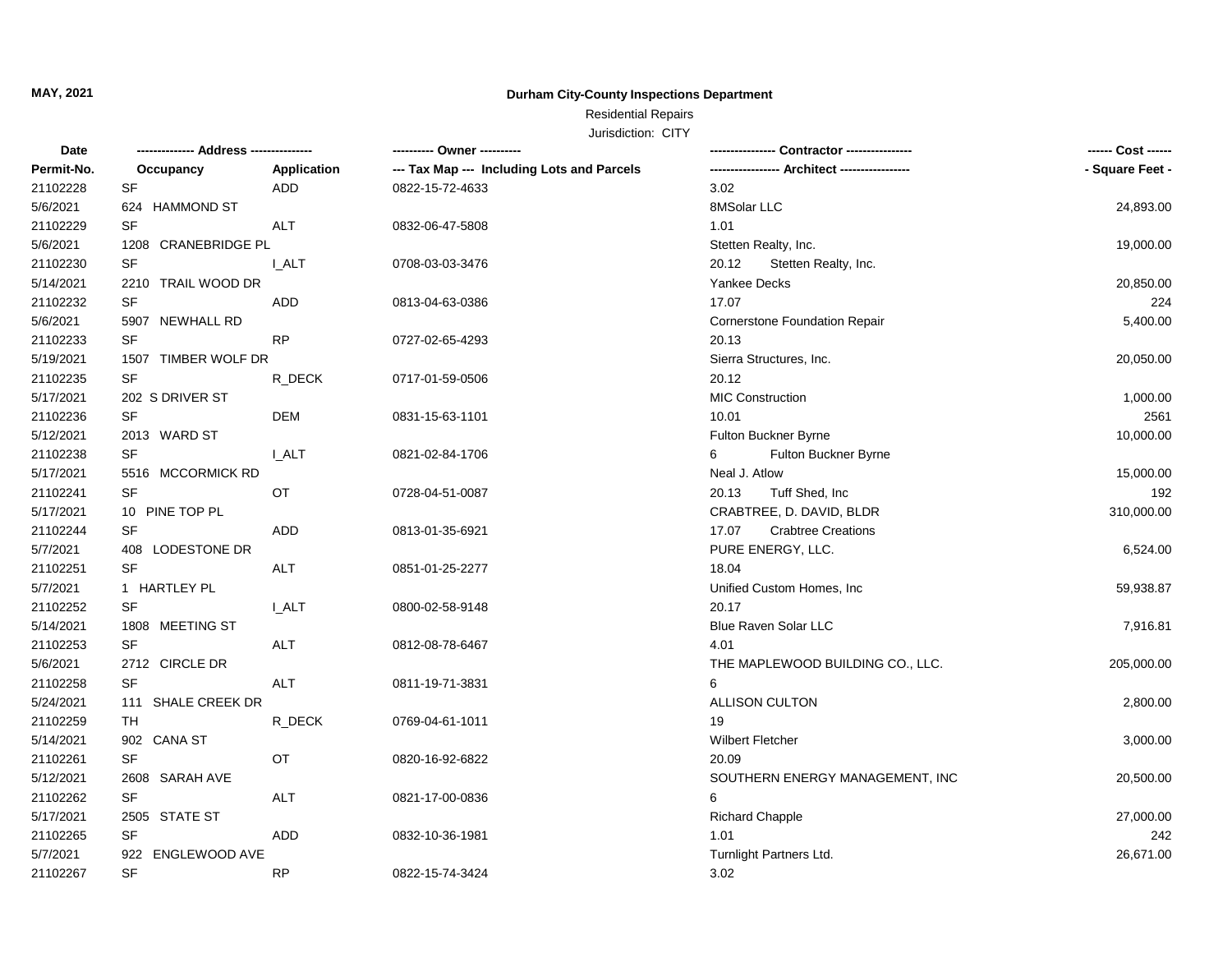## Residential Repairs

| Permit-No.<br>Application<br>--- Tax Map --- Including Lots and Parcels<br>Occupancy<br>5/19/2021<br>21 OAK DR<br>Pruitt Building Co.<br>21102268<br><b>SF</b><br><b>LALT</b><br>$\overline{7}$<br>0821-18-41-5279<br>5/17/2021<br>216 DACIAN AVE<br>Arrowhead Building Company, LLC<br>21102282<br><b>SF</b><br><b>ALT</b><br>2<br>0832-17-01-3810<br>5/19/2021<br>3030 PUMP STATION LN<br>Archadeck of Raleigh Durham<br>33,000.00<br>21102284<br>SF<br>Wood, Danny O.<br>ADD<br>0814-03-30-2241<br>17.07<br>MARIAH KING & RYAN KING<br>5/24/2021<br>2610 WINDY HILL RD<br>SF<br>MARIAH KING & RYAN KING<br>21102287<br><b>ALT</b><br>0759-03-03-2202<br>18.05<br>5/26/2021<br>4207 TAYLOR HALL PL<br>CoCreations Construction & Design LLC<br>246,138.00<br>21102288<br><b>SF</b><br><b>I_ALT</b><br>20.18<br>0709-04-60-1802<br>5/12/2021<br>1108 FRANKLIN ST<br>Ley Building & Construction LLC<br>21102291<br>SF<br><b>DEM</b><br>11<br>0831-10-35-3036<br>5/21/2021<br>1226 LITTLE CREEK RD<br>WYLDELANDS CONSTRUCTION, LLC<br>65,000.00<br>21102292<br><b>SF</b><br><b>I_ALT</b><br>20.13<br>0728-03-33-7193<br>5/7/2021<br>3442 RUGBY RD<br>Zurbuch Construction, Inc.<br>111,030.00<br>21102295<br><b>SF</b><br><b>I_ALT</b><br>20.08<br>CHERYL BAFFORD DESIGNS<br>0719-01-36-3702<br>5/24/2021<br>1811 CAPPS ST<br>Synergy Building Group<br>70,000.00<br>21102296<br>SF<br>20.09<br>ALT<br>0830-10-35-9788<br>5/12/2021<br>306 MONMOUTH AVE<br>CHASE BUILDING COMPANY<br>70,000.00<br>21102305<br><b>SF</b><br><b>I_ALT</b><br>0822-20-91-7453<br>2<br>5/17/2021<br>Blue Raven Solar LLC<br>112 SETTLERS MILL LN<br>4,399.00<br>SF<br>21102309<br><b>ALT</b><br>0727-01-39-4686<br>20.12<br>5/17/2021<br>1010 HALE ST<br>SOUTHERN ENERGY MANAGEMENT, INC<br>11,990.00<br><b>SF</b><br>4.02<br>21102310<br>ALT<br>0822-13-14-7261<br>5/7/2021<br>705 HOLLOWAY ST<br>Pinam Construction, Inc.<br>14,830.00<br><b>SF</b><br><b>RP</b><br>21102314<br>11<br>0831-10-27-8025<br>5/17/2021<br>1306 SOUTH ST<br>Pinam Construction, Inc.<br>8,030.00<br>SF<br>RP<br>21102315<br>0821-19-71-4947<br>13.01<br>5/17/2021<br>610 N ELIZABETH ST<br>Sierra Structures, Inc.<br>5,635.00<br>21102328<br><b>SF</b><br>R DECK<br>0831-05-28-4212<br>$\mathbf{Q}$<br>5/12/2021<br>506 WATTS ST<br>David Johnson<br>20,575.00<br>21102345<br><b>RP</b><br><b>SF</b><br>3.02<br>0822-19-61-3180<br>5/17/2021<br>203 KALMIA DR<br>SOUTHERN EXPOSURE SUNROOMS<br>13,980.00<br>21102347<br><b>SF</b><br><b>ALT</b><br>0769-01-17-5232<br>19<br>5/25/2021<br>1809 FAISON RD<br><b>GRAYSON DARE HOMES, INC.</b><br>350,000.00<br><b>SF</b><br>21102351<br><b>ADD</b><br>0813-03-32-9718<br>17.05<br>1024 | Date      |                         | ---------- Owner ---------- |                                            | ------ Cost ------ |
|-----------------------------------------------------------------------------------------------------------------------------------------------------------------------------------------------------------------------------------------------------------------------------------------------------------------------------------------------------------------------------------------------------------------------------------------------------------------------------------------------------------------------------------------------------------------------------------------------------------------------------------------------------------------------------------------------------------------------------------------------------------------------------------------------------------------------------------------------------------------------------------------------------------------------------------------------------------------------------------------------------------------------------------------------------------------------------------------------------------------------------------------------------------------------------------------------------------------------------------------------------------------------------------------------------------------------------------------------------------------------------------------------------------------------------------------------------------------------------------------------------------------------------------------------------------------------------------------------------------------------------------------------------------------------------------------------------------------------------------------------------------------------------------------------------------------------------------------------------------------------------------------------------------------------------------------------------------------------------------------------------------------------------------------------------------------------------------------------------------------------------------------------------------------------------------------------------------------------------------------------------------------------------------------------------------------------------------------------------------------------------------------------------------------------------------------------------------------------------------------------------------------------------------------------------------------------------------------------------------------------------------------------------------------------------------------------|-----------|-------------------------|-----------------------------|--------------------------------------------|--------------------|
|                                                                                                                                                                                                                                                                                                                                                                                                                                                                                                                                                                                                                                                                                                                                                                                                                                                                                                                                                                                                                                                                                                                                                                                                                                                                                                                                                                                                                                                                                                                                                                                                                                                                                                                                                                                                                                                                                                                                                                                                                                                                                                                                                                                                                                                                                                                                                                                                                                                                                                                                                                                                                                                                                               |           |                         |                             |                                            | - Square Feet -    |
|                                                                                                                                                                                                                                                                                                                                                                                                                                                                                                                                                                                                                                                                                                                                                                                                                                                                                                                                                                                                                                                                                                                                                                                                                                                                                                                                                                                                                                                                                                                                                                                                                                                                                                                                                                                                                                                                                                                                                                                                                                                                                                                                                                                                                                                                                                                                                                                                                                                                                                                                                                                                                                                                                               |           |                         |                             |                                            | 172,000.00         |
|                                                                                                                                                                                                                                                                                                                                                                                                                                                                                                                                                                                                                                                                                                                                                                                                                                                                                                                                                                                                                                                                                                                                                                                                                                                                                                                                                                                                                                                                                                                                                                                                                                                                                                                                                                                                                                                                                                                                                                                                                                                                                                                                                                                                                                                                                                                                                                                                                                                                                                                                                                                                                                                                                               |           |                         |                             |                                            | 5559               |
|                                                                                                                                                                                                                                                                                                                                                                                                                                                                                                                                                                                                                                                                                                                                                                                                                                                                                                                                                                                                                                                                                                                                                                                                                                                                                                                                                                                                                                                                                                                                                                                                                                                                                                                                                                                                                                                                                                                                                                                                                                                                                                                                                                                                                                                                                                                                                                                                                                                                                                                                                                                                                                                                                               |           |                         |                             |                                            | 56,000.00          |
|                                                                                                                                                                                                                                                                                                                                                                                                                                                                                                                                                                                                                                                                                                                                                                                                                                                                                                                                                                                                                                                                                                                                                                                                                                                                                                                                                                                                                                                                                                                                                                                                                                                                                                                                                                                                                                                                                                                                                                                                                                                                                                                                                                                                                                                                                                                                                                                                                                                                                                                                                                                                                                                                                               |           |                         |                             |                                            | 272                |
|                                                                                                                                                                                                                                                                                                                                                                                                                                                                                                                                                                                                                                                                                                                                                                                                                                                                                                                                                                                                                                                                                                                                                                                                                                                                                                                                                                                                                                                                                                                                                                                                                                                                                                                                                                                                                                                                                                                                                                                                                                                                                                                                                                                                                                                                                                                                                                                                                                                                                                                                                                                                                                                                                               |           |                         |                             |                                            |                    |
|                                                                                                                                                                                                                                                                                                                                                                                                                                                                                                                                                                                                                                                                                                                                                                                                                                                                                                                                                                                                                                                                                                                                                                                                                                                                                                                                                                                                                                                                                                                                                                                                                                                                                                                                                                                                                                                                                                                                                                                                                                                                                                                                                                                                                                                                                                                                                                                                                                                                                                                                                                                                                                                                                               |           |                         |                             |                                            | 231                |
|                                                                                                                                                                                                                                                                                                                                                                                                                                                                                                                                                                                                                                                                                                                                                                                                                                                                                                                                                                                                                                                                                                                                                                                                                                                                                                                                                                                                                                                                                                                                                                                                                                                                                                                                                                                                                                                                                                                                                                                                                                                                                                                                                                                                                                                                                                                                                                                                                                                                                                                                                                                                                                                                                               |           |                         |                             |                                            | 18,750.00          |
|                                                                                                                                                                                                                                                                                                                                                                                                                                                                                                                                                                                                                                                                                                                                                                                                                                                                                                                                                                                                                                                                                                                                                                                                                                                                                                                                                                                                                                                                                                                                                                                                                                                                                                                                                                                                                                                                                                                                                                                                                                                                                                                                                                                                                                                                                                                                                                                                                                                                                                                                                                                                                                                                                               |           |                         |                             |                                            |                    |
|                                                                                                                                                                                                                                                                                                                                                                                                                                                                                                                                                                                                                                                                                                                                                                                                                                                                                                                                                                                                                                                                                                                                                                                                                                                                                                                                                                                                                                                                                                                                                                                                                                                                                                                                                                                                                                                                                                                                                                                                                                                                                                                                                                                                                                                                                                                                                                                                                                                                                                                                                                                                                                                                                               |           |                         |                             |                                            |                    |
|                                                                                                                                                                                                                                                                                                                                                                                                                                                                                                                                                                                                                                                                                                                                                                                                                                                                                                                                                                                                                                                                                                                                                                                                                                                                                                                                                                                                                                                                                                                                                                                                                                                                                                                                                                                                                                                                                                                                                                                                                                                                                                                                                                                                                                                                                                                                                                                                                                                                                                                                                                                                                                                                                               |           |                         |                             |                                            | 752                |
|                                                                                                                                                                                                                                                                                                                                                                                                                                                                                                                                                                                                                                                                                                                                                                                                                                                                                                                                                                                                                                                                                                                                                                                                                                                                                                                                                                                                                                                                                                                                                                                                                                                                                                                                                                                                                                                                                                                                                                                                                                                                                                                                                                                                                                                                                                                                                                                                                                                                                                                                                                                                                                                                                               |           |                         |                             |                                            | 1,000.00           |
|                                                                                                                                                                                                                                                                                                                                                                                                                                                                                                                                                                                                                                                                                                                                                                                                                                                                                                                                                                                                                                                                                                                                                                                                                                                                                                                                                                                                                                                                                                                                                                                                                                                                                                                                                                                                                                                                                                                                                                                                                                                                                                                                                                                                                                                                                                                                                                                                                                                                                                                                                                                                                                                                                               |           |                         |                             |                                            |                    |
|                                                                                                                                                                                                                                                                                                                                                                                                                                                                                                                                                                                                                                                                                                                                                                                                                                                                                                                                                                                                                                                                                                                                                                                                                                                                                                                                                                                                                                                                                                                                                                                                                                                                                                                                                                                                                                                                                                                                                                                                                                                                                                                                                                                                                                                                                                                                                                                                                                                                                                                                                                                                                                                                                               |           |                         |                             |                                            |                    |
|                                                                                                                                                                                                                                                                                                                                                                                                                                                                                                                                                                                                                                                                                                                                                                                                                                                                                                                                                                                                                                                                                                                                                                                                                                                                                                                                                                                                                                                                                                                                                                                                                                                                                                                                                                                                                                                                                                                                                                                                                                                                                                                                                                                                                                                                                                                                                                                                                                                                                                                                                                                                                                                                                               |           |                         |                             |                                            |                    |
|                                                                                                                                                                                                                                                                                                                                                                                                                                                                                                                                                                                                                                                                                                                                                                                                                                                                                                                                                                                                                                                                                                                                                                                                                                                                                                                                                                                                                                                                                                                                                                                                                                                                                                                                                                                                                                                                                                                                                                                                                                                                                                                                                                                                                                                                                                                                                                                                                                                                                                                                                                                                                                                                                               |           |                         |                             |                                            |                    |
|                                                                                                                                                                                                                                                                                                                                                                                                                                                                                                                                                                                                                                                                                                                                                                                                                                                                                                                                                                                                                                                                                                                                                                                                                                                                                                                                                                                                                                                                                                                                                                                                                                                                                                                                                                                                                                                                                                                                                                                                                                                                                                                                                                                                                                                                                                                                                                                                                                                                                                                                                                                                                                                                                               |           |                         |                             |                                            |                    |
|                                                                                                                                                                                                                                                                                                                                                                                                                                                                                                                                                                                                                                                                                                                                                                                                                                                                                                                                                                                                                                                                                                                                                                                                                                                                                                                                                                                                                                                                                                                                                                                                                                                                                                                                                                                                                                                                                                                                                                                                                                                                                                                                                                                                                                                                                                                                                                                                                                                                                                                                                                                                                                                                                               |           |                         |                             |                                            |                    |
|                                                                                                                                                                                                                                                                                                                                                                                                                                                                                                                                                                                                                                                                                                                                                                                                                                                                                                                                                                                                                                                                                                                                                                                                                                                                                                                                                                                                                                                                                                                                                                                                                                                                                                                                                                                                                                                                                                                                                                                                                                                                                                                                                                                                                                                                                                                                                                                                                                                                                                                                                                                                                                                                                               |           |                         |                             |                                            |                    |
|                                                                                                                                                                                                                                                                                                                                                                                                                                                                                                                                                                                                                                                                                                                                                                                                                                                                                                                                                                                                                                                                                                                                                                                                                                                                                                                                                                                                                                                                                                                                                                                                                                                                                                                                                                                                                                                                                                                                                                                                                                                                                                                                                                                                                                                                                                                                                                                                                                                                                                                                                                                                                                                                                               |           |                         |                             |                                            |                    |
|                                                                                                                                                                                                                                                                                                                                                                                                                                                                                                                                                                                                                                                                                                                                                                                                                                                                                                                                                                                                                                                                                                                                                                                                                                                                                                                                                                                                                                                                                                                                                                                                                                                                                                                                                                                                                                                                                                                                                                                                                                                                                                                                                                                                                                                                                                                                                                                                                                                                                                                                                                                                                                                                                               |           |                         |                             |                                            |                    |
|                                                                                                                                                                                                                                                                                                                                                                                                                                                                                                                                                                                                                                                                                                                                                                                                                                                                                                                                                                                                                                                                                                                                                                                                                                                                                                                                                                                                                                                                                                                                                                                                                                                                                                                                                                                                                                                                                                                                                                                                                                                                                                                                                                                                                                                                                                                                                                                                                                                                                                                                                                                                                                                                                               |           |                         |                             |                                            |                    |
|                                                                                                                                                                                                                                                                                                                                                                                                                                                                                                                                                                                                                                                                                                                                                                                                                                                                                                                                                                                                                                                                                                                                                                                                                                                                                                                                                                                                                                                                                                                                                                                                                                                                                                                                                                                                                                                                                                                                                                                                                                                                                                                                                                                                                                                                                                                                                                                                                                                                                                                                                                                                                                                                                               |           |                         |                             |                                            |                    |
|                                                                                                                                                                                                                                                                                                                                                                                                                                                                                                                                                                                                                                                                                                                                                                                                                                                                                                                                                                                                                                                                                                                                                                                                                                                                                                                                                                                                                                                                                                                                                                                                                                                                                                                                                                                                                                                                                                                                                                                                                                                                                                                                                                                                                                                                                                                                                                                                                                                                                                                                                                                                                                                                                               |           |                         |                             |                                            |                    |
|                                                                                                                                                                                                                                                                                                                                                                                                                                                                                                                                                                                                                                                                                                                                                                                                                                                                                                                                                                                                                                                                                                                                                                                                                                                                                                                                                                                                                                                                                                                                                                                                                                                                                                                                                                                                                                                                                                                                                                                                                                                                                                                                                                                                                                                                                                                                                                                                                                                                                                                                                                                                                                                                                               |           |                         |                             |                                            |                    |
|                                                                                                                                                                                                                                                                                                                                                                                                                                                                                                                                                                                                                                                                                                                                                                                                                                                                                                                                                                                                                                                                                                                                                                                                                                                                                                                                                                                                                                                                                                                                                                                                                                                                                                                                                                                                                                                                                                                                                                                                                                                                                                                                                                                                                                                                                                                                                                                                                                                                                                                                                                                                                                                                                               |           |                         |                             |                                            |                    |
|                                                                                                                                                                                                                                                                                                                                                                                                                                                                                                                                                                                                                                                                                                                                                                                                                                                                                                                                                                                                                                                                                                                                                                                                                                                                                                                                                                                                                                                                                                                                                                                                                                                                                                                                                                                                                                                                                                                                                                                                                                                                                                                                                                                                                                                                                                                                                                                                                                                                                                                                                                                                                                                                                               |           |                         |                             |                                            |                    |
|                                                                                                                                                                                                                                                                                                                                                                                                                                                                                                                                                                                                                                                                                                                                                                                                                                                                                                                                                                                                                                                                                                                                                                                                                                                                                                                                                                                                                                                                                                                                                                                                                                                                                                                                                                                                                                                                                                                                                                                                                                                                                                                                                                                                                                                                                                                                                                                                                                                                                                                                                                                                                                                                                               |           |                         |                             |                                            |                    |
|                                                                                                                                                                                                                                                                                                                                                                                                                                                                                                                                                                                                                                                                                                                                                                                                                                                                                                                                                                                                                                                                                                                                                                                                                                                                                                                                                                                                                                                                                                                                                                                                                                                                                                                                                                                                                                                                                                                                                                                                                                                                                                                                                                                                                                                                                                                                                                                                                                                                                                                                                                                                                                                                                               |           |                         |                             |                                            |                    |
|                                                                                                                                                                                                                                                                                                                                                                                                                                                                                                                                                                                                                                                                                                                                                                                                                                                                                                                                                                                                                                                                                                                                                                                                                                                                                                                                                                                                                                                                                                                                                                                                                                                                                                                                                                                                                                                                                                                                                                                                                                                                                                                                                                                                                                                                                                                                                                                                                                                                                                                                                                                                                                                                                               |           |                         |                             |                                            |                    |
|                                                                                                                                                                                                                                                                                                                                                                                                                                                                                                                                                                                                                                                                                                                                                                                                                                                                                                                                                                                                                                                                                                                                                                                                                                                                                                                                                                                                                                                                                                                                                                                                                                                                                                                                                                                                                                                                                                                                                                                                                                                                                                                                                                                                                                                                                                                                                                                                                                                                                                                                                                                                                                                                                               |           |                         |                             |                                            |                    |
|                                                                                                                                                                                                                                                                                                                                                                                                                                                                                                                                                                                                                                                                                                                                                                                                                                                                                                                                                                                                                                                                                                                                                                                                                                                                                                                                                                                                                                                                                                                                                                                                                                                                                                                                                                                                                                                                                                                                                                                                                                                                                                                                                                                                                                                                                                                                                                                                                                                                                                                                                                                                                                                                                               |           |                         |                             |                                            |                    |
|                                                                                                                                                                                                                                                                                                                                                                                                                                                                                                                                                                                                                                                                                                                                                                                                                                                                                                                                                                                                                                                                                                                                                                                                                                                                                                                                                                                                                                                                                                                                                                                                                                                                                                                                                                                                                                                                                                                                                                                                                                                                                                                                                                                                                                                                                                                                                                                                                                                                                                                                                                                                                                                                                               |           |                         |                             |                                            |                    |
|                                                                                                                                                                                                                                                                                                                                                                                                                                                                                                                                                                                                                                                                                                                                                                                                                                                                                                                                                                                                                                                                                                                                                                                                                                                                                                                                                                                                                                                                                                                                                                                                                                                                                                                                                                                                                                                                                                                                                                                                                                                                                                                                                                                                                                                                                                                                                                                                                                                                                                                                                                                                                                                                                               |           |                         |                             |                                            |                    |
|                                                                                                                                                                                                                                                                                                                                                                                                                                                                                                                                                                                                                                                                                                                                                                                                                                                                                                                                                                                                                                                                                                                                                                                                                                                                                                                                                                                                                                                                                                                                                                                                                                                                                                                                                                                                                                                                                                                                                                                                                                                                                                                                                                                                                                                                                                                                                                                                                                                                                                                                                                                                                                                                                               |           |                         |                             |                                            |                    |
|                                                                                                                                                                                                                                                                                                                                                                                                                                                                                                                                                                                                                                                                                                                                                                                                                                                                                                                                                                                                                                                                                                                                                                                                                                                                                                                                                                                                                                                                                                                                                                                                                                                                                                                                                                                                                                                                                                                                                                                                                                                                                                                                                                                                                                                                                                                                                                                                                                                                                                                                                                                                                                                                                               |           |                         |                             |                                            |                    |
|                                                                                                                                                                                                                                                                                                                                                                                                                                                                                                                                                                                                                                                                                                                                                                                                                                                                                                                                                                                                                                                                                                                                                                                                                                                                                                                                                                                                                                                                                                                                                                                                                                                                                                                                                                                                                                                                                                                                                                                                                                                                                                                                                                                                                                                                                                                                                                                                                                                                                                                                                                                                                                                                                               |           |                         |                             |                                            |                    |
|                                                                                                                                                                                                                                                                                                                                                                                                                                                                                                                                                                                                                                                                                                                                                                                                                                                                                                                                                                                                                                                                                                                                                                                                                                                                                                                                                                                                                                                                                                                                                                                                                                                                                                                                                                                                                                                                                                                                                                                                                                                                                                                                                                                                                                                                                                                                                                                                                                                                                                                                                                                                                                                                                               | 5/12/2021 | 1710 CHESHIRE BRIDGE RD |                             | Regional Foundation and Crawl Space Repair | 7,779.00           |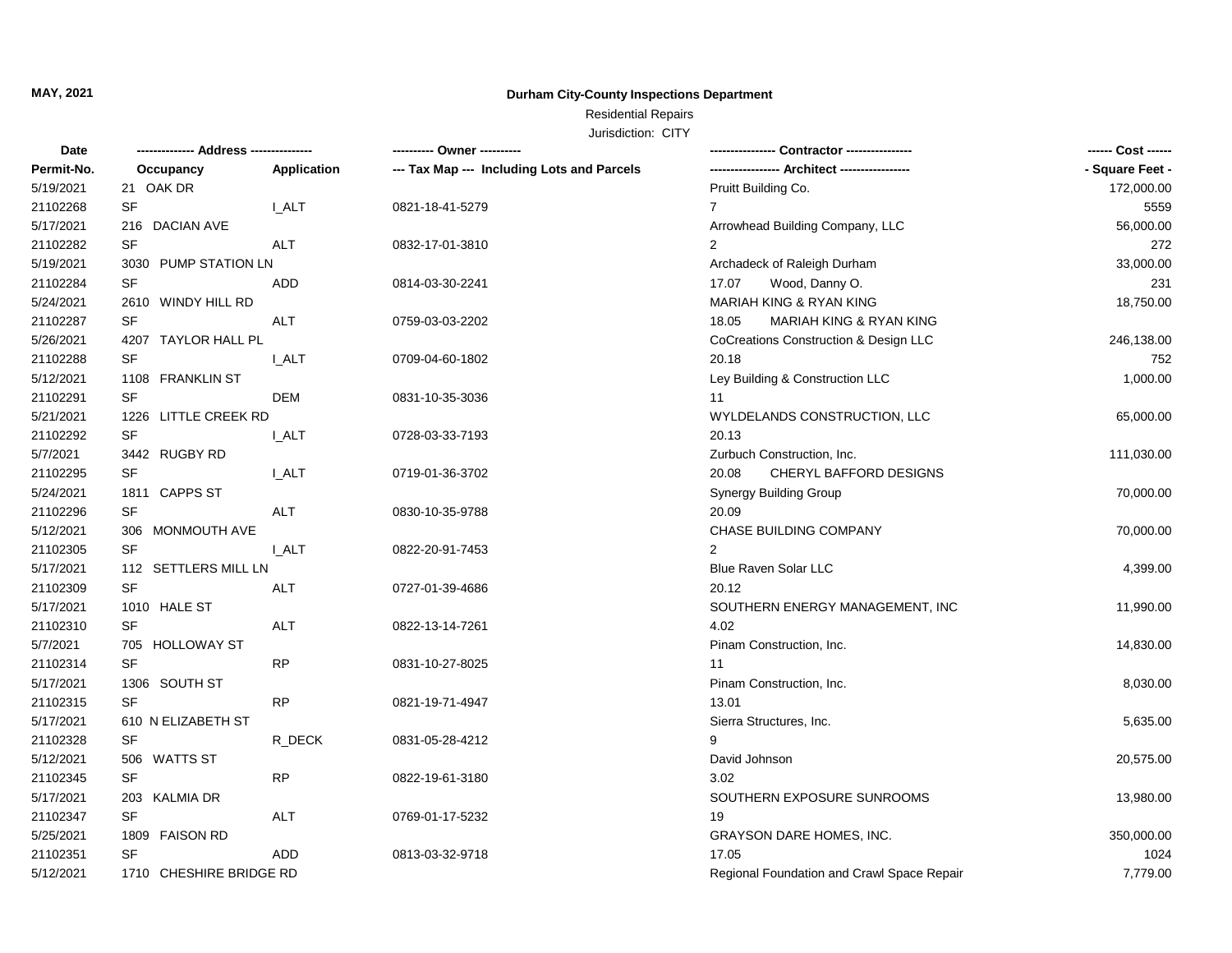### Residential Repairs

| Date       | -------------- Address --------------- |                    |                                            |                                              | ------ Cost ------ |
|------------|----------------------------------------|--------------------|--------------------------------------------|----------------------------------------------|--------------------|
| Permit-No. | Occupancy                              | <b>Application</b> | --- Tax Map --- Including Lots and Parcels |                                              | - Square Feet -    |
| 21102353   | SF                                     | <b>RP</b>          | 0825-03-00-9897                            | 16.03                                        |                    |
| 5/12/2021  | 10 BONSACK CT                          |                    |                                            | <b>NC Solar Now</b>                          | 20,196.00          |
| 21102354   | SF                                     | <b>ALT</b>         | 0850-03-01-1177                            | 18.05                                        |                    |
| 5/17/2021  | 27 BURGESS LN                          |                    |                                            | Blue Raven Solar LLC                         | 6,744.00           |
| 21102356   | <b>SF</b>                              | <b>ALT</b>         | 0820-06-37-1973                            | $\overline{7}$                               |                    |
| 5/17/2021  | 6 MORSE CIR                            |                    |                                            | <b>Cornerstone Foundation Repair</b>         | 6,000.00           |
| 21102360   | <b>SF</b>                              | <b>RP</b>          | 0728-73-41-4559                            | 20.13                                        |                    |
| 5/28/2021  | 1306 SOUTH ST                          |                    |                                            | Ram Jack T/A Foundation Solutions, LLC       | 7,200.00           |
| 21102362   | <b>SF</b>                              | <b>RP</b>          | 0821-19-71-4947                            | 13.01<br><b>TAKLA ENGINEERING</b>            |                    |
| 5/21/2021  | 4 NORTH RIDGE PL                       |                    |                                            | Marc Jones Construction LLC DBA Sunpro Solar | 50,033.00          |
| 21102363   | <b>SF</b>                              | <b>ALT</b>         | 0803-02-77-3583                            | 17.07                                        |                    |
| 5/25/2021  | 812 SEDGEFIELD ST                      |                    |                                            | Ram Jack T/A Foundation Solutions, LLC       | 3,500.00           |
| 21102364   | <b>SF</b>                              | RP                 | 0822-14-42-5683                            | 3.01                                         |                    |
| 5/17/2021  | 804 GASTON MANOR DR                    |                    |                                            | SOUTHERN ENERGY MANAGEMENT, INC              | 28,675.00          |
| 21102368   | SF                                     | <b>ALT</b>         | 0769-03-32-3601                            | 19                                           |                    |
| 5/17/2021  | 5214 STEPHENS LN                       |                    |                                            | <b>MIKE HAMMOCK</b>                          | 2,100.00           |
| 21102370   | <b>SF</b>                              | <b>ALT</b>         | 0835-03-01-5082                            | 16.01                                        |                    |
| 5/20/2021  | 610 POPLAR ST                          |                    |                                            | <b>Blue Raven Solar LLC</b>                  | 4,985.00           |
| 21102373   | <b>SF</b>                              | <b>ALT</b>         | 0850-02-85-2984                            | 18.05                                        |                    |
| 5/17/2021  | 1504 SOUTHWOOD DR                      |                    |                                            | HARDEN, JAMES LEE                            | 22,895.00          |
| 21102374   | <b>SF</b>                              | ALT                | 0821-30-38-4579                            | Jacob Linn<br>6                              |                    |
| 5/20/2021  | 419 W MAYNARD AVE                      |                    |                                            | Kyle Marion                                  | 50,000.00          |
| 21102375   | <b>SF</b>                              | <b>ALT</b>         | 0822-08-98-9302                            | 1.02                                         |                    |
| 5/21/2021  | 2211 OTIS ST                           |                    |                                            | Marcellas Smith                              | 28,900.00          |
| 21102377   | SF                                     | <b>ADD</b>         | 0820-08-78-9876                            | 13.03<br>Vani Aldianto                       | 124                |
| 5/20/2021  | 2707 W KNOX ST                         |                    |                                            | Simeon Furman                                | 5,000.00           |
| 21102378   | SF                                     | R_DECK             | 0822-13-03-3729                            | 4.02                                         |                    |
| 5/25/2021  | 2621 VESSON AVE                        |                    |                                            | <b>Great Day Improvements</b>                | 26,704.00          |
| 21102381   | SF                                     | <b>ADD</b>         | 0811-20-91-1804                            | James A. Clancy<br>6                         | 127                |
| 5/20/2021  | 4016 CASA ST                           |                    |                                            | Jacques Ray                                  | 5,500.00           |
| 21102390   | <b>SF</b>                              | OT                 | 0823-07-59-8086                            | 17.10                                        | 288                |
| 5/20/2021  | 1003 FELMAN RD                         |                    |                                            | Pulte Home Company, LLC                      | 20,500.00          |
| 21102396   | <b>SF</b>                              | <b>I_ALT</b>       | 0758-37-32-8712                            | 20.14                                        |                    |
| 5/20/2021  | 1523 KENT ST                           |                    |                                            | Thomas Kelly Home Repair                     | 5,350.00           |
| 21102412   | <b>SF</b>                              | <b>RP</b>          | 0821-18-32-6173                            | $\overline{7}$                               |                    |
| 5/17/2021  | 1214 BENT WILLOW DR                    |                    |                                            | Power Home Solar LLC                         | 49,951.00          |
| 21102415   | <b>SF</b>                              | <b>ALT</b>         | 0833-01-49-2365                            | 17.09                                        |                    |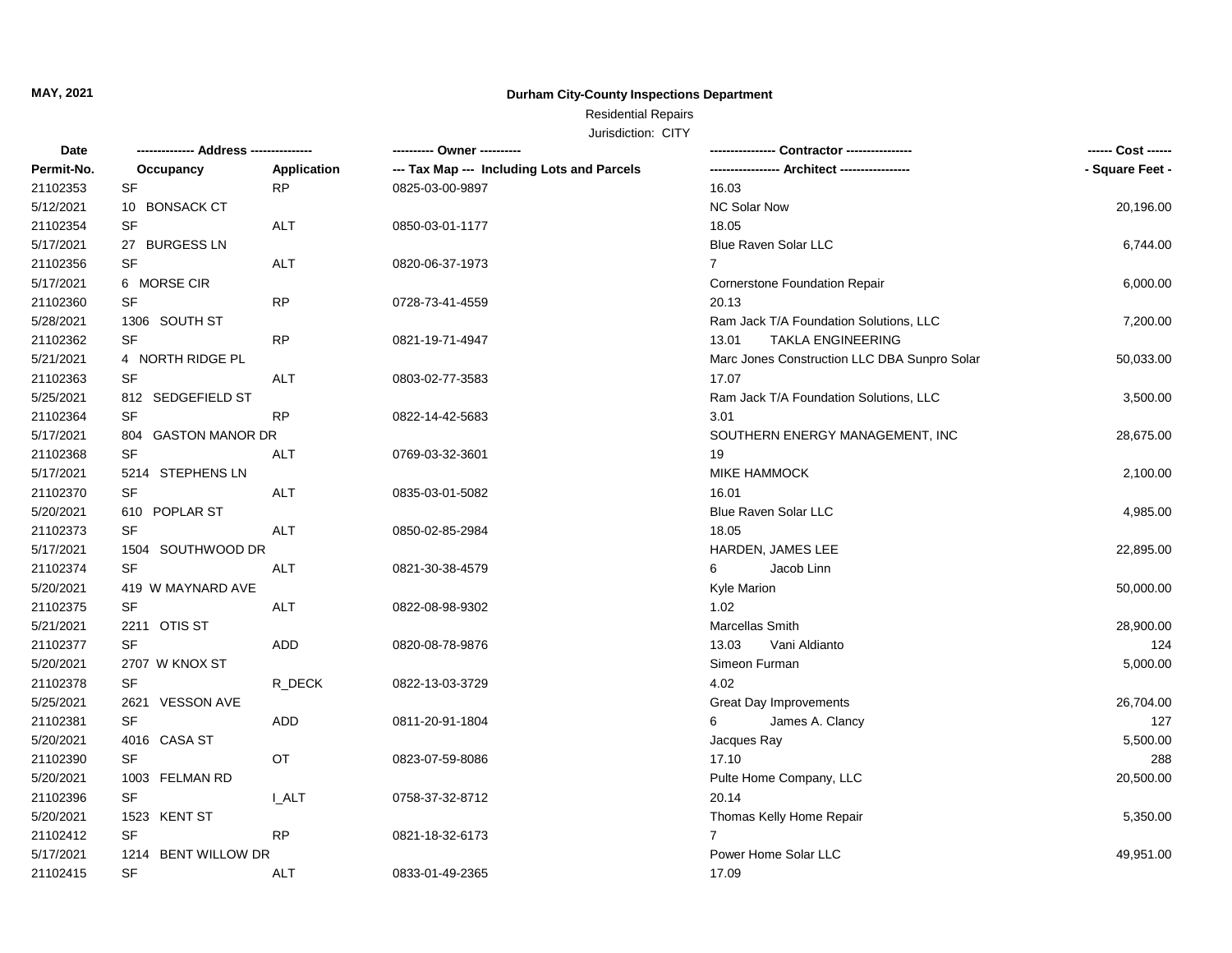## Residential Repairs

| Date       |                        |              | ---------- Owner ----------                |                                                  | ------ Cost ------ |
|------------|------------------------|--------------|--------------------------------------------|--------------------------------------------------|--------------------|
| Permit-No. | Occupancy              | Application  | --- Tax Map --- Including Lots and Parcels |                                                  | - Square Feet -    |
| 5/20/2021  | 2808 ELGIN ST          |              |                                            | Raquel Bailey                                    | 8,049.00           |
| 21102417   | <b>SF</b>              | <b>OT</b>    | 0832-05-08-9729                            | 1.02<br>Sneedsboro Enterprise Portable Buildings | 240                |
| 5/20/2021  | 338 WEEPING WILLOW DR  |              |                                            | Blue Raven Solar LLC                             | 7,624.00           |
| 21102421   | SF                     | <b>ALT</b>   | 0834-03-22-2006                            | 17.08                                            |                    |
| 5/28/2021  | 1015 MINERVA AVE       |              |                                            | MINERVA DESIGN & RENOVATION, LLC.                | 97,589.00          |
| 21102426   | SF                     | <b>I_ALT</b> | 0822-19-60-7403                            | 3.02                                             |                    |
| 5/28/2021  | 1422 HUDSON AVE        |              |                                            | Finley, Lionel Nathaniel, Jr.                    | 33,500.00          |
| 21102427   | SF                     | ALT          | 0822-07-58-0147                            | 1.02                                             |                    |
| 5/25/2021  | 3306 MARYWOOD DR       |              |                                            | Matthew and Rachel Kuliani                       | 19,500.00          |
| 21102430   | SF                     | <b>OT</b>    | 0814-03-32-1495                            | 17.07<br>Matthew and Rachel Kuliani              |                    |
| 5/28/2021  | 1914 WARD ST           |              |                                            | Rawlings Contracting LLC                         | 29,000.00          |
| 21102431   | SF                     | ALT          | 0821-17-12-5267                            | 6                                                |                    |
| 5/20/2021  | 2025 MAGNOLIA TREE LN  |              |                                            | Sierra Structures, Inc.                          | 6,861.00           |
| 21102432   | SF                     | R_DECK       | 0830-04-60-7990                            | 20.27<br>Sierra Structures, Inc.                 |                    |
| 5/24/2021  | 1108 WATTS ST          |              |                                            | KINGSFORD HOME IMPROVEMENT                       | 8,857.00           |
| 21102447   | SF                     | <b>ALT</b>   | 0822-63-41-3943                            | 3.02                                             |                    |
| 5/17/2021  | 1779 DUNMORE PL        |              |                                            | POWER LIFT FOUNDATION REPAIR - T/A BOLIN         | 7,800.00           |
| 21102450   | SF                     | <b>RP</b>    | 0708-03-02-4393                            | 20.12                                            |                    |
| 5/17/2021  | 5 RICHMOND CT          |              |                                            | <b>Blue Raven Solar LLC</b>                      | 5,277.87           |
| 21102452   | SF                     | <b>ALT</b>   | 0727-01-46-2448                            | 20.2                                             |                    |
| 5/17/2021  | 3104 SURREY RD         |              |                                            | SOUTHERN ENERGY MANAGEMENT, INC                  | 54,098.00          |
| 21102478   | SF                     | ALT          | 0810-19-50-2651                            | 20.08                                            |                    |
| 5/20/2021  | 4523 SHADY SIDE LN     |              |                                            | Groundworks North Carolina, LLC                  | 13,230.00          |
| 21102495   | SF                     | <b>RP</b>    | 0729-02-57-4275                            | 20.10<br><b>Stark Foundations</b>                |                    |
| 5/17/2021  | 2032 WILSON ST         |              |                                            | David R. Parker                                  | 284,057.00         |
| 21102496   | SF                     | <b>LALT</b>  | 0822-09-26-1181                            | 4.01<br><b>Riverbank Custom Homes</b>            |                    |
| 5/17/2021  | 101 ASHWORTH DR        |              |                                            | Dauntless Construction, LLC                      | 22,980.00          |
| 21102497   | <b>SF</b>              | <b>I_ALT</b> | 0709-02-98-5407                            | 20.18                                            |                    |
| 5/24/2021  | 1304 SEATON RD         |              |                                            | Family Building Company, LLC                     | 28,330.00          |
| 21102501   | TH                     | <b>I_ALT</b> | 0728-04-50-8066                            | 20.13                                            |                    |
| 5/17/2021  | 2307 LINCOLN ST        |              |                                            | TESLA ENERGY OPERATIONS, INC.                    | 12,947.00          |
| 21102502   | <b>SF</b>              | <b>ALT</b>   | 0830-05-07-6512                            | 13.03                                            |                    |
| 5/21/2021  | 50 POCONO DR           |              |                                            | Dreps Construction, LLC, Matt                    | 8,100.00           |
| 21102503   | TH                     | <b>ADD</b>   | 0802-02-87-9881                            | 17.06                                            | 56                 |
| 5/24/2021  | 5319 FORTUNES RIDGE DR |              |                                            | HOMECRAFTER INC.                                 | 137,680.00         |
| 21102514   | SF                     | I_ALT        | 0729-03-22-0337                            | 20.11                                            |                    |
| 5/24/2021  | 1701 SOUTH ST          |              |                                            | Danz Hands LLC                                   | 9,267.00           |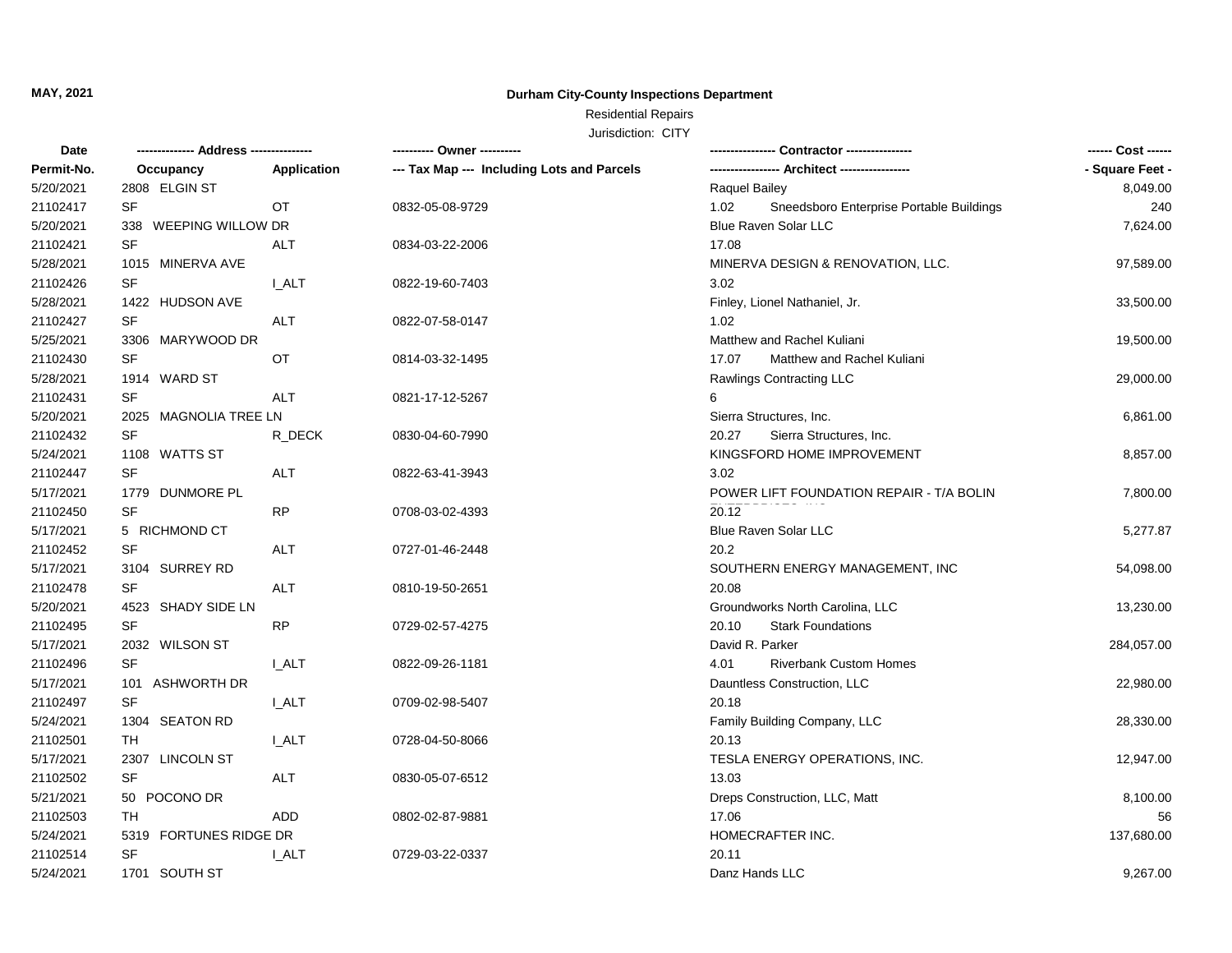### Residential Repairs

| Date       | -------------- Address --------------- |              | --------- Owner ---------                  |                                                 |                 |
|------------|----------------------------------------|--------------|--------------------------------------------|-------------------------------------------------|-----------------|
| Permit-No. | Occupancy                              | Application  | --- Tax Map --- Including Lots and Parcels |                                                 | - Square Feet - |
| 21102523   | SF                                     | R_DECK       | 0821-19-70-2437                            | 13.03<br>Danz Hands LLC                         |                 |
| 5/17/2021  | 812 CLEARVIEW LN                       |              |                                            | TITAN SOLAR POWER NC, INC.                      | 37,059.00       |
| 21102526   | <b>SF</b>                              | ALT          | 0729-01-06-9354                            | 20.11                                           |                 |
| 5/24/2021  | 3134 DIXON RD                          |              |                                            | Julie Aridas Brannon                            | 4,000.00        |
| 21102528   | <b>SF</b>                              | R_DECK       | 0810-75-62-1180                            | 20.15<br>Julie Aridas Brannon                   |                 |
| 5/17/2021  | 3414 DIXON RD                          |              |                                            | EMERALD ENERGY LLC.                             | 15,246.00       |
| 21102531   | <b>SF</b>                              | <b>ALT</b>   | 0810-16-73-7310                            | 20.07                                           |                 |
| 5/26/2021  | 6 WICKERSHAM DR                        |              |                                            | KW Quality Trades Inc.                          | 2,118.00        |
| 21102543   | SF                                     | R_DECK       | 0719-02-95-5866                            | KW Quality Trades Inc.<br>20.11                 | 150             |
| 5/24/2021  | 3011 CEDARWOOD DR                      |              |                                            | Ram Jack T/A Foundation Solutions, LLC          | 4,020.00        |
| 21102545   | <b>SF</b>                              | <b>RP</b>    | 0820-19-51-2946                            | 20.09                                           |                 |
| 5/24/2021  | 707 MARTIN ST                          |              |                                            | Groundworks North Carolina, LLC                 | 10,600.00       |
| 21102558   | SF                                     | <b>RP</b>    | 0833-15-63-6906                            | 17.09                                           |                 |
| 5/26/2021  | 6 E BRIDLEWOOD TRL                     |              |                                            | Wayne L. Erb, T/A CENTRIS CONSTRUCTION          | 20,000.00       |
| 21102560   | SF                                     | ADD          | 0719-04-61-5258                            | 20.11<br>Wayne L. Erb, T/A CENTRIS CONSTRUCTION | 228             |
| 5/26/2021  | 3611 MEDFORD RD                        |              |                                            | DESTINY POOL BUILDERS, LLC.                     | 80,088.00       |
| 21102562   | <b>SF</b>                              | OT           | 0812-07-58-6927                            | 17.05                                           |                 |
| 5/28/2021  | 2305 ASHE ST                           |              |                                            | HammerStruck LLC                                | 84,000.00       |
| 21102563   | <b>SF</b>                              | ADD          | 0831-19-72-1527                            | 10.01<br><b>Rushabh Patel</b>                   |                 |
| 5/25/2021  | 1609 PEACE ST                          |              |                                            | Raymond Orzulak                                 | 118,000.00      |
| 21102564   | <b>SF</b>                              | ALT          | 0832-18-32-0083                            | $\overline{2}$                                  |                 |
| 5/24/2021  | 34 INNISFREE DR                        |              |                                            | HOMECRAFTER INC.                                | 105,000.00      |
| 21102574   | TH                                     | <b>LALT</b>  | 0810-17-01-2560                            | 20.16<br><b>Nick Mincey</b>                     |                 |
| 5/24/2021  | 5617 BARBEE RD                         |              |                                            | <b>Blue Raven Solar LLC</b>                     | 8,120.00        |
| 21102575   | <b>SF</b>                              | <b>ALT</b>   | 0729-04-50-9937                            | 20.14                                           |                 |
| 5/28/2021  | 3522 SHERIDAN DR                       |              |                                            | Stetten Realty, Inc.                            | 22,000.00       |
| 21102578   | <b>SF</b>                              | <b>L_ALT</b> | 0810-20-81-1648                            | 20.07                                           |                 |
| 5/24/2021  | 4021 THETFORD RD                       |              |                                            | MORRIS CONSTRUCTION, INC., J.D.                 | 60,000.00       |
| 21102580   | SF                                     | <b>ALT</b>   | 0719-01-05-6481                            | 20.18                                           | 368             |
| 5/24/2021  | 4610 CARLTON CROSSING DR               |              |                                            | Groundworks North Carolina, LLC                 | 18,225.00       |
| 21102585   | <b>SF</b>                              | <b>RP</b>    | 0719-02-97-3604                            | 20.11                                           |                 |
| 5/25/2021  | 3606 HOPE VALLEY RD                    |              |                                            | Sell House Fast LLC                             | 18,000.00       |
| 21102586   | <b>SF</b>                              | I ALT        | 0810-20-70-7302                            | 20.08                                           |                 |
| 5/25/2021  | 4508 SUN VALLEY DR                     |              |                                            | Ram Jack T/A Foundation Solutions, LLC          | 6,550.00        |
| 21102589   | <b>SF</b>                              | <b>RP</b>    | 0719-03-32-3129                            | 20.08                                           |                 |
| 5/27/2021  | 2020 HAWKINS ST                        |              |                                            | Sierra Structures, Inc.                         | 9,766.00        |
| 21102590   | <b>SF</b>                              | R_DECK       | 0850-03-01-7141                            | 18.05<br>Sierra Structures, Inc.                |                 |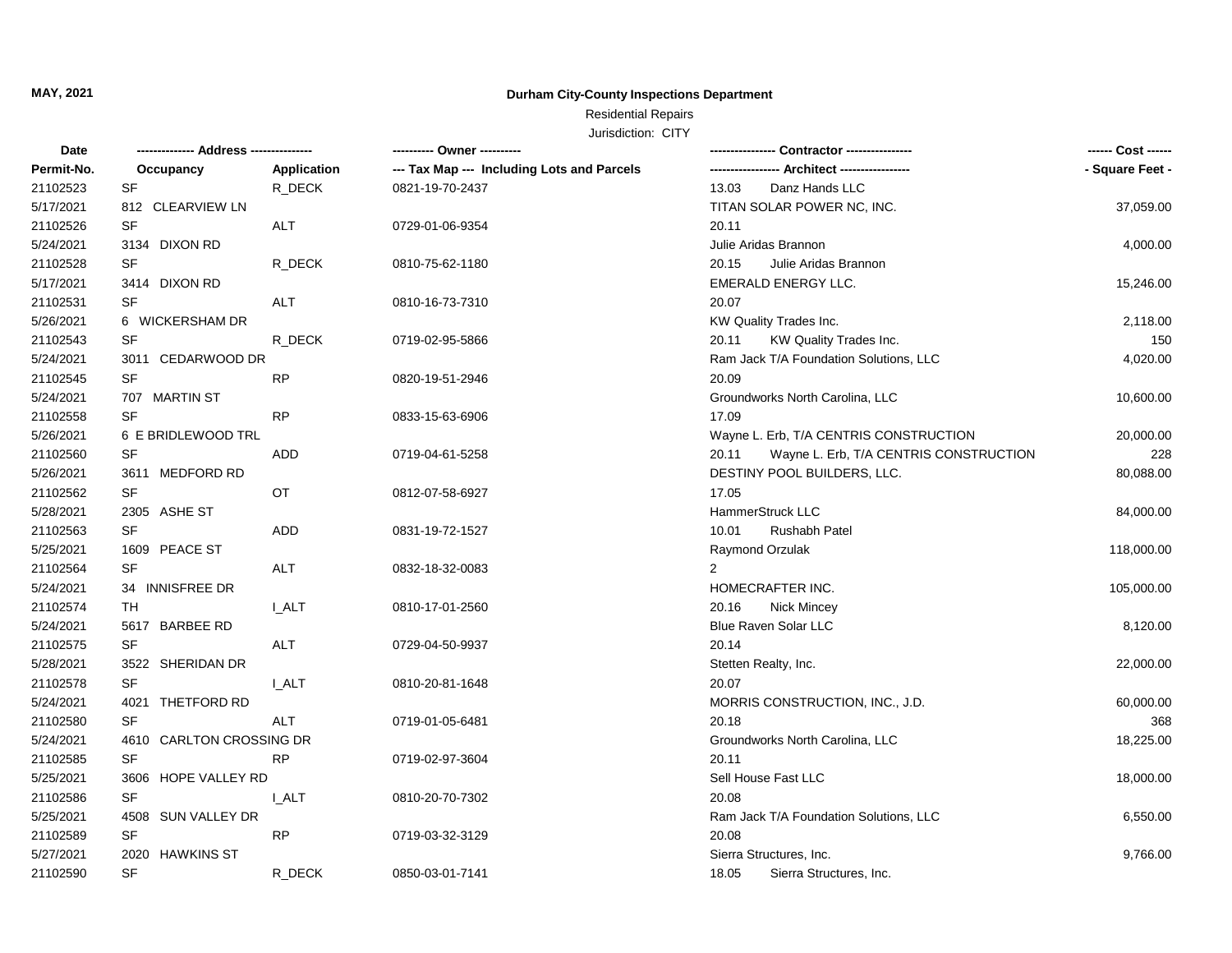## Residential Repairs

| Permit-No.<br>--- Tax Map --- Including Lots and Parcels<br>Application<br>Occupancy<br>1109 FAIRVIEW ST<br><b>NC Solar Now</b><br>5/25/2021<br>21102597<br><b>SF</b><br>ALT<br>5<br>0821-10-45-3249<br>5/25/2021<br>3829 REGENT RD<br>VILLAGE BLDG CO INC.<br>21102598<br>SF<br><b>I_ALT</b><br>20.08<br>0719-01-17-6110<br>5/28/2021<br>818 BLUESTONE RD<br><b>Ariel Reed</b><br>21102599<br>SF<br>R_DECK<br>20.14<br>0728-02-69-7377<br>5/25/2021<br>2733 MANSFIELD AVE<br>Groundworks North Carolina, LLC<br>21102604<br>SF<br><b>RP</b><br>18.02<br>0841-06-48-4351<br>5/25/2021<br>614 BASIL DR<br>White's Enterprises, Inc.<br>SF<br>21102608<br><b>I_ALT</b><br>20.12<br>0728-03-14-5191<br>5/28/2021<br>3108 DIXON RD<br>KIEFER LANDSCAPING, INC.<br>SF<br>21102611<br>20.15<br>R_DECK<br>0810-75-68-4921<br>5/25/2021<br>1242 UNDERBRUSH DR<br>TITAN SOLAR POWER NC, INC.<br>21102613<br>SF<br>ALT<br>0860-24-37-4150<br>5/28/2021<br>3529 CAMBRIDGE RD<br>CQC Home - Custom Quality Carpentry LLC, T/A<br>21102618<br><b>SF</b><br><b>ADD</b><br>20.07<br>0810-19-51-3725<br>5/25/2021<br><b>GREGORY ALAN PALMER</b><br>217 ALUMNI AVE<br>21102621<br>SF<br>20.12<br>I ALT<br>0717-01-37-7516<br>5/25/2021<br>2818 HERRING BLVD<br>Karyn Musteh<br>21102622<br>SF<br>1.02<br><b>L_ALT</b><br>0832-05-08-1810<br>5/25/2021<br>6 DEERWOOD CT<br>Power Home Solar LLC<br>55,816.00<br>SF<br><b>ALT</b><br>21102628<br>21<br>0846-03-22-8160<br>5/25/2021<br>1018 SWEET CREAM CT<br>TITAN SOLAR POWER NC, INC.<br>27,173.08<br>SF<br>21102631<br>ALT<br>18.06<br>0851-01-37-0988<br>5/25/2021<br>2709 MCDOWELL RD<br>VALUE BUILDING SERVICES, INC.<br>35,375.00<br>SF<br>21102632<br><b>I_ALT</b><br>6<br>0811-19-62-8138<br>5/28/2021<br>Dennis Hopkinson<br>2620 KIRK RD<br>2,400.00<br>21102634<br>SF<br>Dennis Hopkinson<br>R_DECK<br>17.05<br>0823-11-76-5022<br>5/25/2021<br>713 QUIET WOODS PL<br><b>Advanced Structural Repair</b><br>4,725.00<br>21102639<br>SF<br><b>RP</b><br>0804-04-64-7971<br>16.04<br>5/27/2021<br>3446 GLASSON ST<br>Haskell Building L.L.C.<br>66,430.00<br>21102651<br>R <sub>2</sub><br><b>ALT</b><br>15.02<br>6032<br>0812-06-20-7495.L01<br>5/27/2021<br>ION DEVELOPER LLC<br>5,900.00<br>15 HEATHERFORD CT<br>SF<br>21102664<br>ALT<br>0852-02-65-5326<br>18.04<br>5/27/2021<br>704 WEEPING WILLOW DR<br>ION DEVELOPER LLC<br>8,400.00<br>SF<br>21102665<br><b>ALT</b><br>0834-03-32-1399<br>17.08<br>5/27/2021<br>713 GLADE ASTER DR<br>ION DEVELOPER LLC | Date |  | ---------- Owner ---------- | ------ Cost ------ |
|---------------------------------------------------------------------------------------------------------------------------------------------------------------------------------------------------------------------------------------------------------------------------------------------------------------------------------------------------------------------------------------------------------------------------------------------------------------------------------------------------------------------------------------------------------------------------------------------------------------------------------------------------------------------------------------------------------------------------------------------------------------------------------------------------------------------------------------------------------------------------------------------------------------------------------------------------------------------------------------------------------------------------------------------------------------------------------------------------------------------------------------------------------------------------------------------------------------------------------------------------------------------------------------------------------------------------------------------------------------------------------------------------------------------------------------------------------------------------------------------------------------------------------------------------------------------------------------------------------------------------------------------------------------------------------------------------------------------------------------------------------------------------------------------------------------------------------------------------------------------------------------------------------------------------------------------------------------------------------------------------------------------------------------------------------------------------------------------------------------------------------------------------------------------------------------------------------------------------------------------------------------------------------------------------------------------------------------------------------------------------------------------------------------------------------------------------------------------------------------------------------|------|--|-----------------------------|--------------------|
|                                                                                                                                                                                                                                                                                                                                                                                                                                                                                                                                                                                                                                                                                                                                                                                                                                                                                                                                                                                                                                                                                                                                                                                                                                                                                                                                                                                                                                                                                                                                                                                                                                                                                                                                                                                                                                                                                                                                                                                                                                                                                                                                                                                                                                                                                                                                                                                                                                                                                                         |      |  |                             | - Square Feet -    |
|                                                                                                                                                                                                                                                                                                                                                                                                                                                                                                                                                                                                                                                                                                                                                                                                                                                                                                                                                                                                                                                                                                                                                                                                                                                                                                                                                                                                                                                                                                                                                                                                                                                                                                                                                                                                                                                                                                                                                                                                                                                                                                                                                                                                                                                                                                                                                                                                                                                                                                         |      |  |                             | 36,240.00          |
|                                                                                                                                                                                                                                                                                                                                                                                                                                                                                                                                                                                                                                                                                                                                                                                                                                                                                                                                                                                                                                                                                                                                                                                                                                                                                                                                                                                                                                                                                                                                                                                                                                                                                                                                                                                                                                                                                                                                                                                                                                                                                                                                                                                                                                                                                                                                                                                                                                                                                                         |      |  |                             |                    |
|                                                                                                                                                                                                                                                                                                                                                                                                                                                                                                                                                                                                                                                                                                                                                                                                                                                                                                                                                                                                                                                                                                                                                                                                                                                                                                                                                                                                                                                                                                                                                                                                                                                                                                                                                                                                                                                                                                                                                                                                                                                                                                                                                                                                                                                                                                                                                                                                                                                                                                         |      |  |                             | 100,000.00         |
|                                                                                                                                                                                                                                                                                                                                                                                                                                                                                                                                                                                                                                                                                                                                                                                                                                                                                                                                                                                                                                                                                                                                                                                                                                                                                                                                                                                                                                                                                                                                                                                                                                                                                                                                                                                                                                                                                                                                                                                                                                                                                                                                                                                                                                                                                                                                                                                                                                                                                                         |      |  |                             |                    |
|                                                                                                                                                                                                                                                                                                                                                                                                                                                                                                                                                                                                                                                                                                                                                                                                                                                                                                                                                                                                                                                                                                                                                                                                                                                                                                                                                                                                                                                                                                                                                                                                                                                                                                                                                                                                                                                                                                                                                                                                                                                                                                                                                                                                                                                                                                                                                                                                                                                                                                         |      |  |                             | 3,500.00           |
|                                                                                                                                                                                                                                                                                                                                                                                                                                                                                                                                                                                                                                                                                                                                                                                                                                                                                                                                                                                                                                                                                                                                                                                                                                                                                                                                                                                                                                                                                                                                                                                                                                                                                                                                                                                                                                                                                                                                                                                                                                                                                                                                                                                                                                                                                                                                                                                                                                                                                                         |      |  |                             |                    |
|                                                                                                                                                                                                                                                                                                                                                                                                                                                                                                                                                                                                                                                                                                                                                                                                                                                                                                                                                                                                                                                                                                                                                                                                                                                                                                                                                                                                                                                                                                                                                                                                                                                                                                                                                                                                                                                                                                                                                                                                                                                                                                                                                                                                                                                                                                                                                                                                                                                                                                         |      |  |                             | 26,342.00          |
|                                                                                                                                                                                                                                                                                                                                                                                                                                                                                                                                                                                                                                                                                                                                                                                                                                                                                                                                                                                                                                                                                                                                                                                                                                                                                                                                                                                                                                                                                                                                                                                                                                                                                                                                                                                                                                                                                                                                                                                                                                                                                                                                                                                                                                                                                                                                                                                                                                                                                                         |      |  |                             |                    |
|                                                                                                                                                                                                                                                                                                                                                                                                                                                                                                                                                                                                                                                                                                                                                                                                                                                                                                                                                                                                                                                                                                                                                                                                                                                                                                                                                                                                                                                                                                                                                                                                                                                                                                                                                                                                                                                                                                                                                                                                                                                                                                                                                                                                                                                                                                                                                                                                                                                                                                         |      |  |                             | 29,500.00          |
|                                                                                                                                                                                                                                                                                                                                                                                                                                                                                                                                                                                                                                                                                                                                                                                                                                                                                                                                                                                                                                                                                                                                                                                                                                                                                                                                                                                                                                                                                                                                                                                                                                                                                                                                                                                                                                                                                                                                                                                                                                                                                                                                                                                                                                                                                                                                                                                                                                                                                                         |      |  |                             | 1100               |
|                                                                                                                                                                                                                                                                                                                                                                                                                                                                                                                                                                                                                                                                                                                                                                                                                                                                                                                                                                                                                                                                                                                                                                                                                                                                                                                                                                                                                                                                                                                                                                                                                                                                                                                                                                                                                                                                                                                                                                                                                                                                                                                                                                                                                                                                                                                                                                                                                                                                                                         |      |  |                             | 14,000.00          |
|                                                                                                                                                                                                                                                                                                                                                                                                                                                                                                                                                                                                                                                                                                                                                                                                                                                                                                                                                                                                                                                                                                                                                                                                                                                                                                                                                                                                                                                                                                                                                                                                                                                                                                                                                                                                                                                                                                                                                                                                                                                                                                                                                                                                                                                                                                                                                                                                                                                                                                         |      |  |                             |                    |
|                                                                                                                                                                                                                                                                                                                                                                                                                                                                                                                                                                                                                                                                                                                                                                                                                                                                                                                                                                                                                                                                                                                                                                                                                                                                                                                                                                                                                                                                                                                                                                                                                                                                                                                                                                                                                                                                                                                                                                                                                                                                                                                                                                                                                                                                                                                                                                                                                                                                                                         |      |  |                             | 25,525.44          |
|                                                                                                                                                                                                                                                                                                                                                                                                                                                                                                                                                                                                                                                                                                                                                                                                                                                                                                                                                                                                                                                                                                                                                                                                                                                                                                                                                                                                                                                                                                                                                                                                                                                                                                                                                                                                                                                                                                                                                                                                                                                                                                                                                                                                                                                                                                                                                                                                                                                                                                         |      |  |                             |                    |
|                                                                                                                                                                                                                                                                                                                                                                                                                                                                                                                                                                                                                                                                                                                                                                                                                                                                                                                                                                                                                                                                                                                                                                                                                                                                                                                                                                                                                                                                                                                                                                                                                                                                                                                                                                                                                                                                                                                                                                                                                                                                                                                                                                                                                                                                                                                                                                                                                                                                                                         |      |  |                             | 439,861.00         |
|                                                                                                                                                                                                                                                                                                                                                                                                                                                                                                                                                                                                                                                                                                                                                                                                                                                                                                                                                                                                                                                                                                                                                                                                                                                                                                                                                                                                                                                                                                                                                                                                                                                                                                                                                                                                                                                                                                                                                                                                                                                                                                                                                                                                                                                                                                                                                                                                                                                                                                         |      |  |                             |                    |
|                                                                                                                                                                                                                                                                                                                                                                                                                                                                                                                                                                                                                                                                                                                                                                                                                                                                                                                                                                                                                                                                                                                                                                                                                                                                                                                                                                                                                                                                                                                                                                                                                                                                                                                                                                                                                                                                                                                                                                                                                                                                                                                                                                                                                                                                                                                                                                                                                                                                                                         |      |  |                             | 29,864.00          |
|                                                                                                                                                                                                                                                                                                                                                                                                                                                                                                                                                                                                                                                                                                                                                                                                                                                                                                                                                                                                                                                                                                                                                                                                                                                                                                                                                                                                                                                                                                                                                                                                                                                                                                                                                                                                                                                                                                                                                                                                                                                                                                                                                                                                                                                                                                                                                                                                                                                                                                         |      |  |                             |                    |
|                                                                                                                                                                                                                                                                                                                                                                                                                                                                                                                                                                                                                                                                                                                                                                                                                                                                                                                                                                                                                                                                                                                                                                                                                                                                                                                                                                                                                                                                                                                                                                                                                                                                                                                                                                                                                                                                                                                                                                                                                                                                                                                                                                                                                                                                                                                                                                                                                                                                                                         |      |  |                             | 16,000.00          |
|                                                                                                                                                                                                                                                                                                                                                                                                                                                                                                                                                                                                                                                                                                                                                                                                                                                                                                                                                                                                                                                                                                                                                                                                                                                                                                                                                                                                                                                                                                                                                                                                                                                                                                                                                                                                                                                                                                                                                                                                                                                                                                                                                                                                                                                                                                                                                                                                                                                                                                         |      |  |                             |                    |
|                                                                                                                                                                                                                                                                                                                                                                                                                                                                                                                                                                                                                                                                                                                                                                                                                                                                                                                                                                                                                                                                                                                                                                                                                                                                                                                                                                                                                                                                                                                                                                                                                                                                                                                                                                                                                                                                                                                                                                                                                                                                                                                                                                                                                                                                                                                                                                                                                                                                                                         |      |  |                             |                    |
|                                                                                                                                                                                                                                                                                                                                                                                                                                                                                                                                                                                                                                                                                                                                                                                                                                                                                                                                                                                                                                                                                                                                                                                                                                                                                                                                                                                                                                                                                                                                                                                                                                                                                                                                                                                                                                                                                                                                                                                                                                                                                                                                                                                                                                                                                                                                                                                                                                                                                                         |      |  |                             |                    |
|                                                                                                                                                                                                                                                                                                                                                                                                                                                                                                                                                                                                                                                                                                                                                                                                                                                                                                                                                                                                                                                                                                                                                                                                                                                                                                                                                                                                                                                                                                                                                                                                                                                                                                                                                                                                                                                                                                                                                                                                                                                                                                                                                                                                                                                                                                                                                                                                                                                                                                         |      |  |                             |                    |
|                                                                                                                                                                                                                                                                                                                                                                                                                                                                                                                                                                                                                                                                                                                                                                                                                                                                                                                                                                                                                                                                                                                                                                                                                                                                                                                                                                                                                                                                                                                                                                                                                                                                                                                                                                                                                                                                                                                                                                                                                                                                                                                                                                                                                                                                                                                                                                                                                                                                                                         |      |  |                             |                    |
|                                                                                                                                                                                                                                                                                                                                                                                                                                                                                                                                                                                                                                                                                                                                                                                                                                                                                                                                                                                                                                                                                                                                                                                                                                                                                                                                                                                                                                                                                                                                                                                                                                                                                                                                                                                                                                                                                                                                                                                                                                                                                                                                                                                                                                                                                                                                                                                                                                                                                                         |      |  |                             |                    |
|                                                                                                                                                                                                                                                                                                                                                                                                                                                                                                                                                                                                                                                                                                                                                                                                                                                                                                                                                                                                                                                                                                                                                                                                                                                                                                                                                                                                                                                                                                                                                                                                                                                                                                                                                                                                                                                                                                                                                                                                                                                                                                                                                                                                                                                                                                                                                                                                                                                                                                         |      |  |                             |                    |
|                                                                                                                                                                                                                                                                                                                                                                                                                                                                                                                                                                                                                                                                                                                                                                                                                                                                                                                                                                                                                                                                                                                                                                                                                                                                                                                                                                                                                                                                                                                                                                                                                                                                                                                                                                                                                                                                                                                                                                                                                                                                                                                                                                                                                                                                                                                                                                                                                                                                                                         |      |  |                             |                    |
|                                                                                                                                                                                                                                                                                                                                                                                                                                                                                                                                                                                                                                                                                                                                                                                                                                                                                                                                                                                                                                                                                                                                                                                                                                                                                                                                                                                                                                                                                                                                                                                                                                                                                                                                                                                                                                                                                                                                                                                                                                                                                                                                                                                                                                                                                                                                                                                                                                                                                                         |      |  |                             |                    |
|                                                                                                                                                                                                                                                                                                                                                                                                                                                                                                                                                                                                                                                                                                                                                                                                                                                                                                                                                                                                                                                                                                                                                                                                                                                                                                                                                                                                                                                                                                                                                                                                                                                                                                                                                                                                                                                                                                                                                                                                                                                                                                                                                                                                                                                                                                                                                                                                                                                                                                         |      |  |                             |                    |
|                                                                                                                                                                                                                                                                                                                                                                                                                                                                                                                                                                                                                                                                                                                                                                                                                                                                                                                                                                                                                                                                                                                                                                                                                                                                                                                                                                                                                                                                                                                                                                                                                                                                                                                                                                                                                                                                                                                                                                                                                                                                                                                                                                                                                                                                                                                                                                                                                                                                                                         |      |  |                             |                    |
|                                                                                                                                                                                                                                                                                                                                                                                                                                                                                                                                                                                                                                                                                                                                                                                                                                                                                                                                                                                                                                                                                                                                                                                                                                                                                                                                                                                                                                                                                                                                                                                                                                                                                                                                                                                                                                                                                                                                                                                                                                                                                                                                                                                                                                                                                                                                                                                                                                                                                                         |      |  |                             |                    |
|                                                                                                                                                                                                                                                                                                                                                                                                                                                                                                                                                                                                                                                                                                                                                                                                                                                                                                                                                                                                                                                                                                                                                                                                                                                                                                                                                                                                                                                                                                                                                                                                                                                                                                                                                                                                                                                                                                                                                                                                                                                                                                                                                                                                                                                                                                                                                                                                                                                                                                         |      |  |                             |                    |
|                                                                                                                                                                                                                                                                                                                                                                                                                                                                                                                                                                                                                                                                                                                                                                                                                                                                                                                                                                                                                                                                                                                                                                                                                                                                                                                                                                                                                                                                                                                                                                                                                                                                                                                                                                                                                                                                                                                                                                                                                                                                                                                                                                                                                                                                                                                                                                                                                                                                                                         |      |  |                             |                    |
|                                                                                                                                                                                                                                                                                                                                                                                                                                                                                                                                                                                                                                                                                                                                                                                                                                                                                                                                                                                                                                                                                                                                                                                                                                                                                                                                                                                                                                                                                                                                                                                                                                                                                                                                                                                                                                                                                                                                                                                                                                                                                                                                                                                                                                                                                                                                                                                                                                                                                                         |      |  |                             |                    |
|                                                                                                                                                                                                                                                                                                                                                                                                                                                                                                                                                                                                                                                                                                                                                                                                                                                                                                                                                                                                                                                                                                                                                                                                                                                                                                                                                                                                                                                                                                                                                                                                                                                                                                                                                                                                                                                                                                                                                                                                                                                                                                                                                                                                                                                                                                                                                                                                                                                                                                         |      |  |                             |                    |
|                                                                                                                                                                                                                                                                                                                                                                                                                                                                                                                                                                                                                                                                                                                                                                                                                                                                                                                                                                                                                                                                                                                                                                                                                                                                                                                                                                                                                                                                                                                                                                                                                                                                                                                                                                                                                                                                                                                                                                                                                                                                                                                                                                                                                                                                                                                                                                                                                                                                                                         |      |  |                             |                    |
|                                                                                                                                                                                                                                                                                                                                                                                                                                                                                                                                                                                                                                                                                                                                                                                                                                                                                                                                                                                                                                                                                                                                                                                                                                                                                                                                                                                                                                                                                                                                                                                                                                                                                                                                                                                                                                                                                                                                                                                                                                                                                                                                                                                                                                                                                                                                                                                                                                                                                                         |      |  |                             | 10,000.00          |